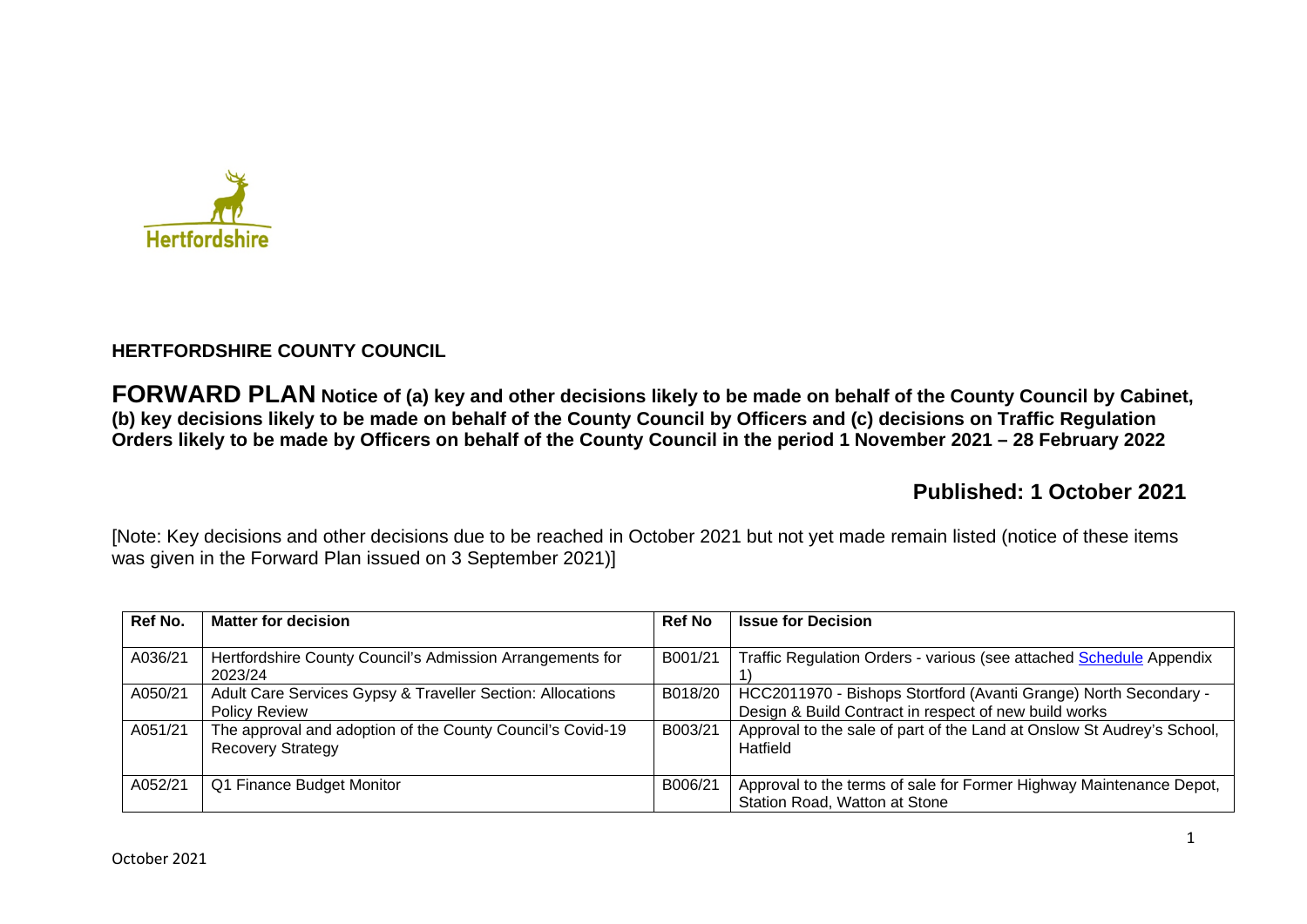| A053/21 | Diversity and Inclusion Annual Report 2020/21                                                                                                                                                                                                                                                                                               | B007/21 | Approval to the terms of sale for Land at Foxgrove Path, South Oxhey                                                                      |
|---------|---------------------------------------------------------------------------------------------------------------------------------------------------------------------------------------------------------------------------------------------------------------------------------------------------------------------------------------------|---------|-------------------------------------------------------------------------------------------------------------------------------------------|
| A056/21 | Review of the Library Service post Covid'                                                                                                                                                                                                                                                                                                   | B008/21 | Approval to the terms of sale for Former Little Furze JMI School,<br>Gosforth Lane, South Oxhey                                           |
| A062/21 | Use of funding, and action on Highways Drainage                                                                                                                                                                                                                                                                                             | B011/21 | Land and building at Meadowbank, Alexandra Road, Kings Langley -<br>Appropriation to Adult Care Services                                  |
| A063/21 | Hertfordshire County Council's Annual Report 2020/21                                                                                                                                                                                                                                                                                        | B019/21 | HCC2112728 - Re-Fit of Hertfordshire County Council Stevenage<br><b>Offices</b>                                                           |
| A032/21 | Future of Buntingford Recycling Centre                                                                                                                                                                                                                                                                                                      | B026/21 | Single Tender Action for Midpoint Intensive Enablement Service                                                                            |
| A041/21 | To approve the SEND Strategy $2022 - 2025$                                                                                                                                                                                                                                                                                                  | B030/21 | HCC2112744 - Care Provider for new care home development at Little<br>Furze, South Oxhey                                                  |
| A042/21 | Recommissioning of Overnight Short Breaks for CYP with<br>SEND and/or Complex Health Needs.                                                                                                                                                                                                                                                 | B037/21 | Approval of Enabling Agreement and surrender of lease of land at<br>Onslow St Audrey's School, Hatfield                                   |
| A058/21 | Adoption of Adult Care Service Plan 2021 to 2025                                                                                                                                                                                                                                                                                            | B038/21 | Approval of the final terms of the 125-year peppercorn lease for the<br>new special school at Woodside, Welwyn Garden City.               |
| A064/21 | Whether to start development of a new Local Transport<br>Plan                                                                                                                                                                                                                                                                               | B044/21 | The Supply of Catering Disposables                                                                                                        |
| A065/21 | Plan for Children and Young People 2021-2026                                                                                                                                                                                                                                                                                                | B045/21 | The Supply of Steel Lockers                                                                                                               |
| A015/21 | Consider the future of Land North of Roysia School, Royston                                                                                                                                                                                                                                                                                 | B049/21 | Demolition of the Former Little Furze Primary School, South Oxhey.                                                                        |
| A018/21 | Consider the future of Land at 2B Star Street<br>in connection with the existing library at 87 High Street, Ware.                                                                                                                                                                                                                           | B052/21 | HCC2112924 SEND Temporary Expansion - New modular<br>accommodation landscaping works and internal remodelling                             |
| A040/21 | Approval for capital funding delivery of Public Sector<br>Decarbonisation Works Scheme Works for Hertfordshire<br><b>County Council</b>                                                                                                                                                                                                     | B056/21 | <b>Contract Award for Midpoint Intensive Enablement Service</b>                                                                           |
| A055/21 | Q2 Finance Budget Monitor                                                                                                                                                                                                                                                                                                                   | B057/21 | Award of Framework for spot providers                                                                                                     |
| A060/21 | Recommendation to change a decision within the Next<br><b>Generation Outline Business Case</b>                                                                                                                                                                                                                                              | B061/21 | Washroom Services for all HCC sites - Award of Contract                                                                                   |
| A061/21 | Minerals and Waste Local Plan - Local Development Scheme                                                                                                                                                                                                                                                                                    | B062/21 | Bishop Stortford Young Person Centre - refurbishment of existing<br>building                                                              |
| A066/21 | Whether or not to agree to the statutory proposal to,<br>enlarge the premises at Mandeville Primary School,<br>Sawbridgeworth, from September 2023 taking into<br>consideration the outcome of the statutory notice period.<br>NB Agreement to the statutory proposal by Cabinet will<br>only be required if objections are received to it. | B063/21 | HCC2012445 - Consultant to undertake the master planning and<br>planning application to help in the delivery of Brookfield Garden Village |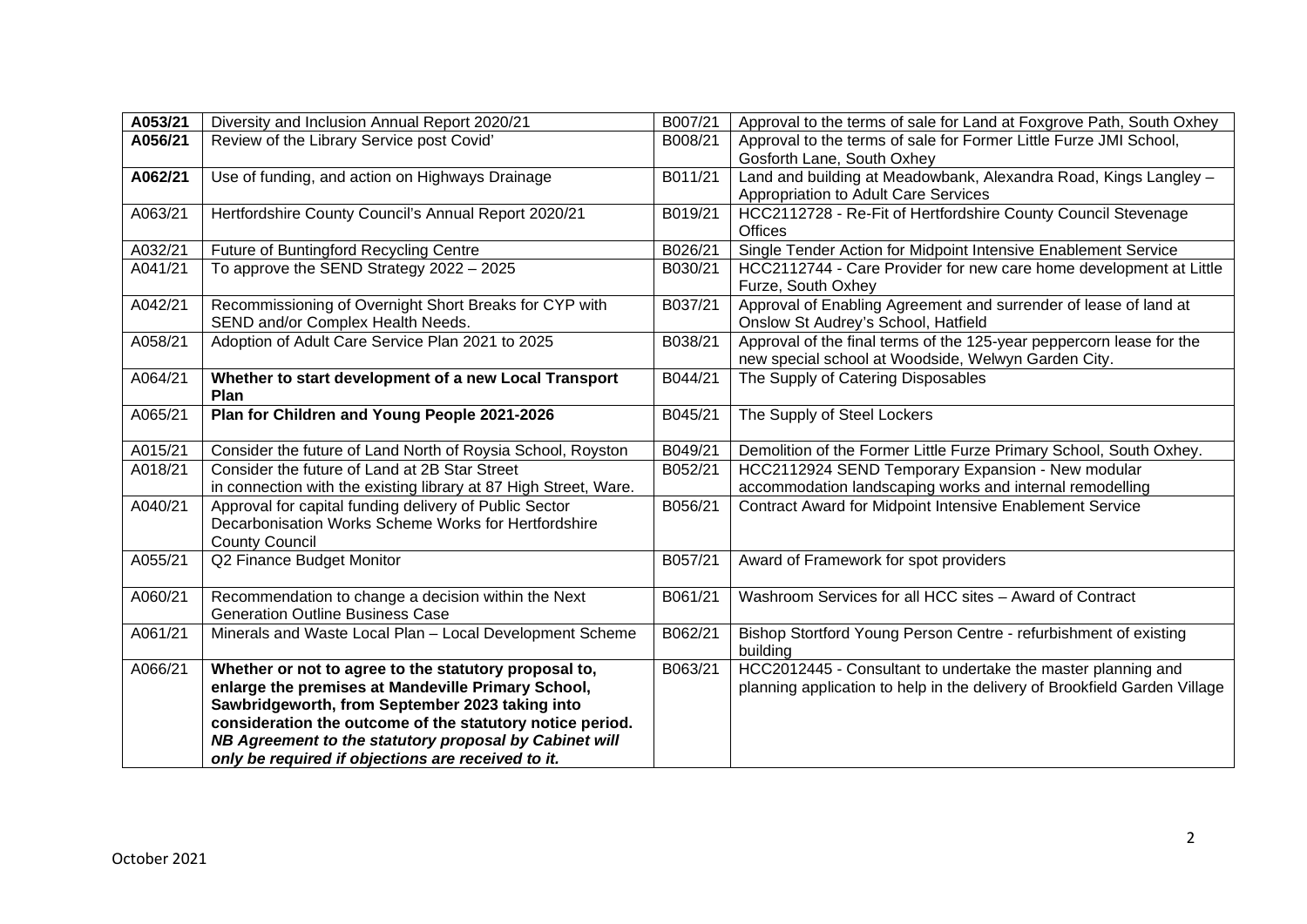| A044/21 | To inform on the proposed pattern of provision and seek  | B064/21 | Reinforced Autoclaved Aerated Concrete (RAAC) repair and              |
|---------|----------------------------------------------------------|---------|-----------------------------------------------------------------------|
|         | agreement to consult on Specialist Resource Provision in |         | replacement of roofs containing this form of concrete                 |
|         | mainstream schools (Phase 2 - Primary)                   |         |                                                                       |
| A059/21 | <b>Domestic Abuse Strategy</b>                           | B068/21 | HCC2113016 - Batch 63 Cluster 1 - The Priory School - Mechanical &    |
|         |                                                          |         | <b>Electrical Works</b>                                               |
| A067/21 | Adoption of the Hertfordshire County Council's Tree and  | B069/21 | HCC2113017 - Batch 63 Cluster 2 - Hertford St Andrews C of E          |
|         | <b>Woodland Strategy</b>                                 |         | Primary School & Wheatcroft Primary School - Mechanical & Electrical  |
|         |                                                          |         | Works                                                                 |
| A068/21 | <b>Q3 Finance Budget Monitor</b>                         | B070/21 | HCC2113018 - Batch 63 Cluster 3 - Coates Way JMI and Nursery          |
|         |                                                          |         | School & London Colney Primary School & Nursery Mechanical &          |
|         |                                                          |         | <b>Electrical Works -</b>                                             |
| A069/21 | Highway Infrastructure Asset Management Plan: Asset      | B071/21 | HCC2113019 - Batch 63 Cluster 4 - Widford School & Tonwell St         |
|         | Performance Report 2020/21                               |         | Mary's C of E Primary School - Mechanical & Electrical Works          |
| A070/21 | Approval for the purchase of 31 acres at Long Lane,      | B072/21 | HCC2113020 - Batch 63 Cluster 5 - South Hill Primary School -         |
|         | Rickmansworth for educational use.                       |         | Mechanical & Electrical Works                                         |
|         |                                                          | B073/21 | HCC2113005 - Batch 66 Cluster 1 Commonswood School, Welwyn            |
|         |                                                          |         | Garden City - Roofing Works                                           |
|         |                                                          | B074/21 | HCC2113006 - Batch 66 Cluster 2 Roger de Clare C of E (VC) First &    |
|         |                                                          |         | Nursery School, Puckeridge - Roofing Works                            |
|         |                                                          | B075/21 | HCC2113007 - Batch 59 Cluster 1 Ickleford Primary School, Ickleford   |
|         |                                                          |         | - Roofing Works                                                       |
|         |                                                          | B076/21 | HCC2113008 - Batch 59 Cluster 2 Ashlyns School, Berkhamsted -         |
|         |                                                          |         | Roofing Works                                                         |
|         |                                                          | B077/21 | The Provision of a Catalogue Printing Service for Herts FullStop      |
|         |                                                          | B078/21 | The Supply Pulpboard                                                  |
|         |                                                          | B079/21 | The Supply of Laminating Poches                                       |
|         |                                                          | B080/21 | Recommissioning of Overnight Short Breaks for CYP with SEND           |
|         |                                                          |         | and/or Complex Health Needs.                                          |
|         |                                                          | B085/21 | Provision of a dynamic Purchase System for School Coach and Local     |
|         |                                                          |         | <b>Bus Operators</b>                                                  |
|         |                                                          | B087/21 | Commence procurement activity for electronic document records         |
|         |                                                          |         | management software following review of existing solution.            |
|         |                                                          | B089/21 | Provision of consultancy services to adult care services construction |
|         |                                                          |         | projects                                                              |
|         |                                                          | B092/21 | HCC2113175 - Kings Langley Primary School, Kings Langley - Batch      |
|         |                                                          |         | 60 Cluster 1 - Roofing Works                                          |
|         |                                                          | B093/21 | HCC2113176 - Andrews Lane Primary School, Cheshunt - Batch 64         |
|         |                                                          |         | Cluster 1 - Roofing Works                                             |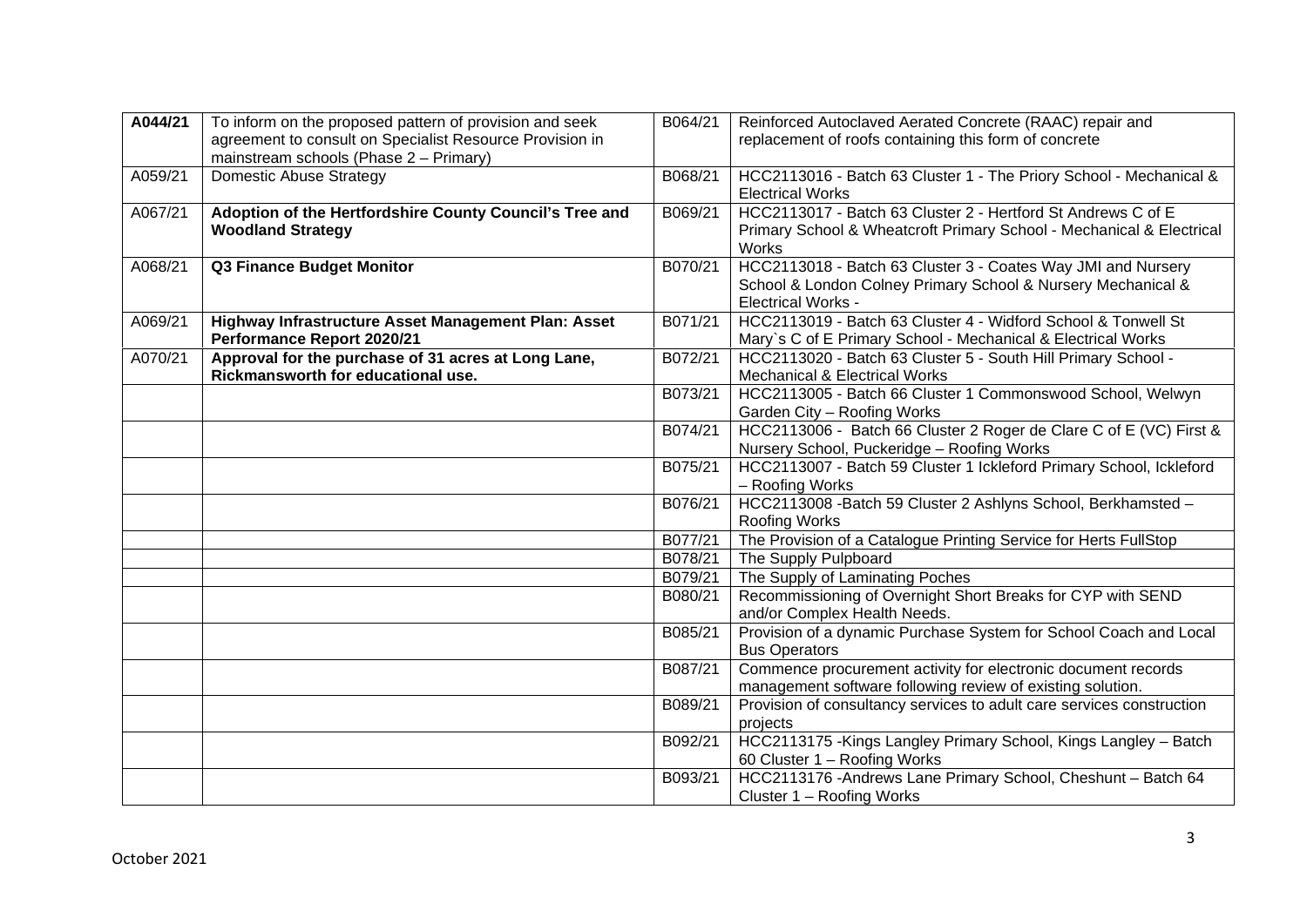| B094/21<br>HCC2113177 - Middleton School, Ware - Batch 64 Cluster 2 - Roofing<br>Works                                                                                                                                                                                                                                                              |
|-----------------------------------------------------------------------------------------------------------------------------------------------------------------------------------------------------------------------------------------------------------------------------------------------------------------------------------------------------|
| B095/21<br>HCC2113178 - Pixies Hill Primary School, Hemel Hempstead &<br>Garden Fields JMI School, St Albans - Batch 64 Cluster 3 - Roofing<br>Works                                                                                                                                                                                                |
| B096/21<br>Whether or not to initiate a public consultation on the relocation of<br>Breakspeare School, Abbotts Langley, WD5 0BU, to the Durrants<br>School Former Playing Field site, Manor Green, Croxley Green, WD3<br>3LU and the permanent enlargement of the school from 97 to at least<br>200 places with effect from September 2023         |
| B097/21<br>Recommissioning of high-risk services (refuge/safe accommodation<br>provision and Independent Domestic Violence Advocacy) for victims of<br>domestic abuse                                                                                                                                                                               |
| B098/21<br>Voluntary & Community Sector procurement strategy                                                                                                                                                                                                                                                                                        |
| Whether or not to agree to the statutory proposal to, enlarge the<br>B099/21<br>premises at Mandeville Primary School, Sawbridgeworth, from<br>September 2023 taking into consideration the outcome of the<br>statutory notice period. NB Agreement to the statutory proposal<br>by Cabinet will only be required if objections are received to it. |
| HCC2113221 - The Lea Primary School & Nursery, Harpenden &<br>B100/21<br>Malvern Way Infant & Nursery School, Croxley Green - Roofing<br><b>Works</b>                                                                                                                                                                                               |
| B101/21<br>HCC2113222 - Icknield Infant & Nursery School, Letchworth -<br><b>Roofing Works</b>                                                                                                                                                                                                                                                      |
| B102/21<br>HCC2113223 - Chater Junior School, Watford - Roofing Works                                                                                                                                                                                                                                                                               |
| HCC2113250 - Mandeville Primary School, Sawbridgeworth - 1<br>B103/21<br>Form to 2 Form of entry expansion construction project and<br>associated external works                                                                                                                                                                                    |
| B104/21<br>Award of a contract for the provision of an Employee Benefit<br>Platform with effect from May 2022                                                                                                                                                                                                                                       |

**\*\*** The address from which, subject to any prohibition or restriction on their disclosure, copies of, or extracts from, any document listed is available from County Hall, Pegs Lane, Hertford. SG13 8DE. Other documents relevant to these matters may be submitted to the decision maker. To request details of such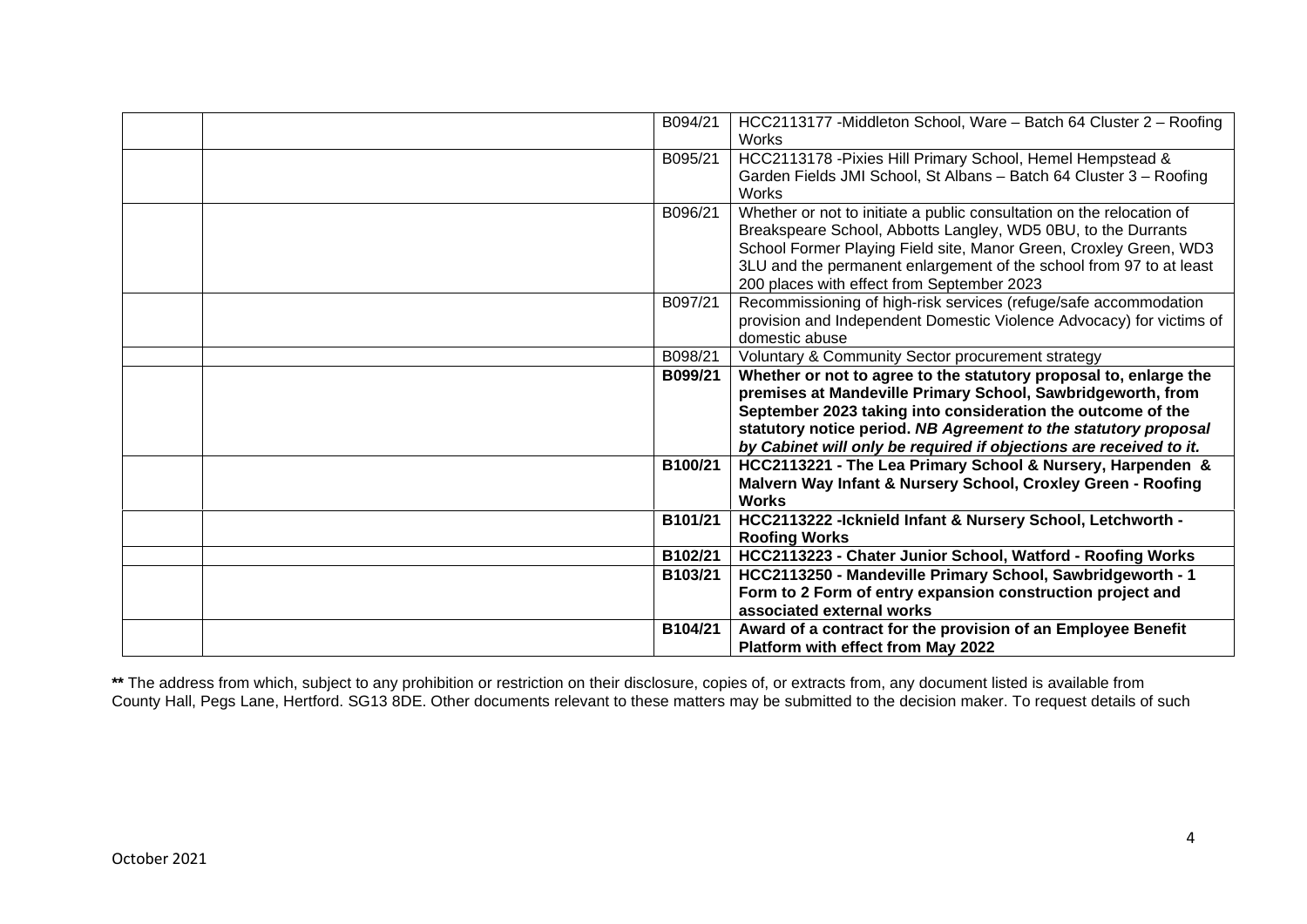documents (if any) as they become available, contact Deborah Jeffery, Assistant Manager, Democratic Services by email [\(Deborah.jeffery@hertfordshire.gov.uk\)](mailto:Deborah.jeffery@hertfordshire.gov.uk) or phone (01992 555563)

\*\*\* In accordance with Regulation 10(1) of The Local Authorities (Executive Arrangements) (Meetings and Access to Information) (England) Regulations 2012 (the '2012 Regulations') these items of business will be considered by Cabinet at its meeting 13 May 2019. Notices issued, as required by the 2012 Regulations, can be viewed at <https://democracy.hertfordshire.gov.uk/mgCalendarMonthView.aspx?GL=1&bcr=1>

ᵻᵻ Documents to be considered by the Cabinet are published on the Councils website at <https://democracy.hertfordshire.gov.uk/mgCalendarMonthView.aspx?GL=1&bcr=1>

‡‡ Grounds for exempfion are: -

- (a) where the decision is a decision taken under the Special Urgency provisions in Annex 4 of the Constitution
- (b) where the Chief Executive certifies that implementation of the decision is critical for service delivery
- (c) where the Chief Legal Officer certifies that the Council would be likely to suffer legal prejudice from a delay in implementation of the decision resulting from the decision being Called-In
- (d) where the Director of Resources certifies that the Council would be likely to suffer financial prejudice from a delay in implementation of the decision resulting from the decision being Called-In
- (e) where the Chief Legal Officer certifies that a delay in implementation of the decision resulting from the decision being Called-In would result in the decision being incapable of implementation or meaningful implementation
- (f) where the decision results from consideration of a recommendation or report from the OSC or any sub-committee or Topic Group of the OSC
- (g) where the decision results from a reference back decision by Overview and Scrutiny Committee; or
- (h) where the decision is a recommendation to Full Council;
- (i) where the Call-In period has expired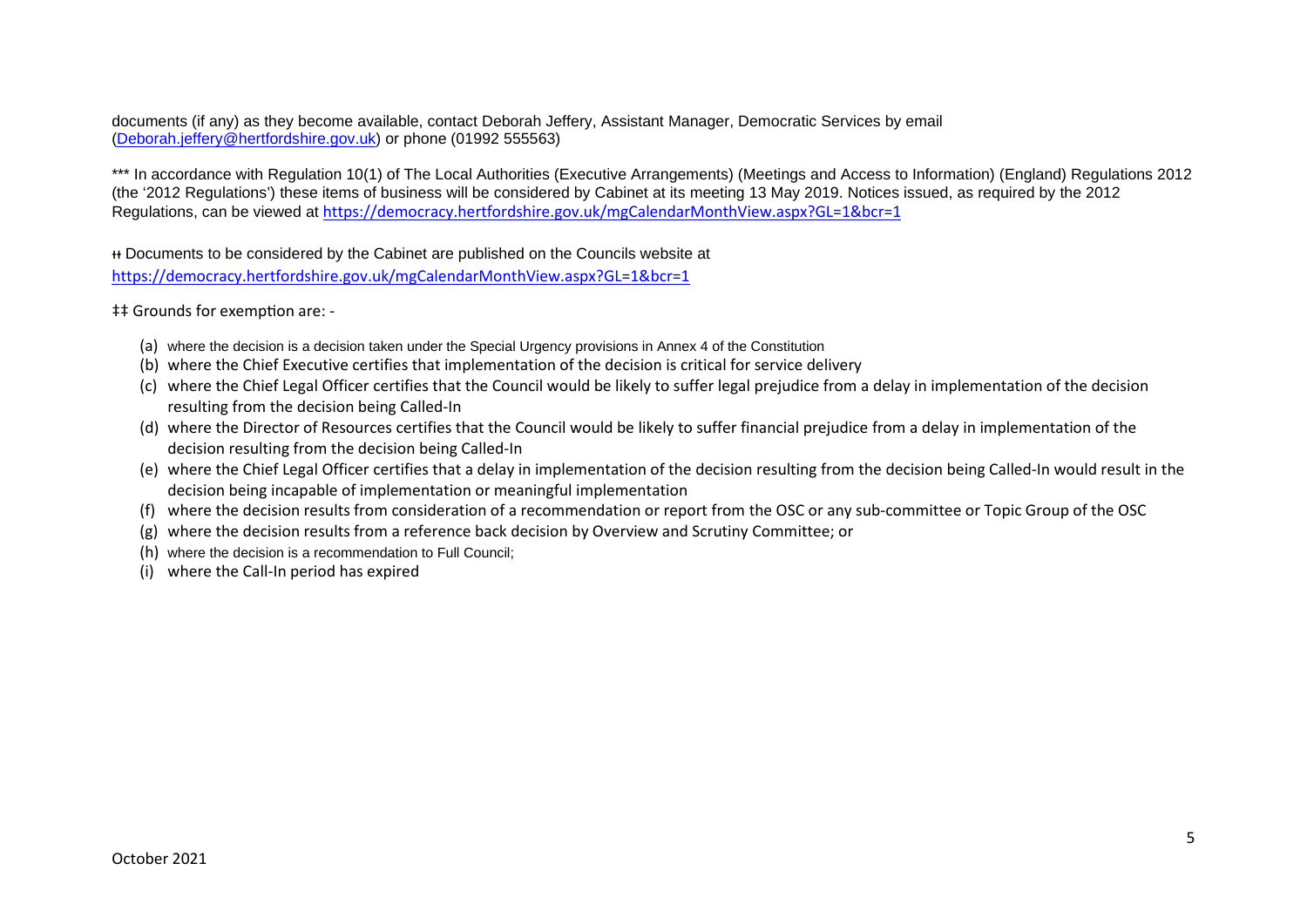# **PART A: DECISIONS BY CABINET NOTE:** NEW ITEMS AND AMENDMENTS ARE SHOWN IN BOLD

| Ref No. | <b>Matter for decision</b>                                                                      | <b>Date</b><br>decision to<br>be made                    | <b>Cabinet Panels</b><br>to be consulted            | <b>Officer contact for</b><br>this matter | Documents to be<br>considered**ff                         | <b>Exempt from</b><br>the Council's<br>Call-in<br>procedures<br>## Yes/No |
|---------|-------------------------------------------------------------------------------------------------|----------------------------------------------------------|-----------------------------------------------------|-------------------------------------------|-----------------------------------------------------------|---------------------------------------------------------------------------|
| A036/21 | <b>Hertfordshire County</b><br><b>Council's Admission</b><br>Arrangements for<br>2023/24        | 18/10/2021                                               | Education<br>Libraries &<br>Lifelong<br>Learning    | Jayne Abery<br>01992 588785               | Report of the Director of<br><b>Children's Services</b>   | No                                                                        |
| A050/21 | <b>Adult Care Services</b><br>Gypsy & Traveller<br>Section: Allocations<br><b>Policy Review</b> | 18/10/2021                                               | Adult Care,<br>Health &<br>Wellbeing                | Steven Lee-Foster,                        | Report of the Director of Adult<br><b>Care Services</b>   | <b>No</b>                                                                 |
| A051/21 | The approval and<br>adoption of the County<br>Council's Covid-19<br><b>Recovery Strategy</b>    | Cabinet<br>18/10/2021<br>County<br>Council<br>19/10/2021 | Resources &<br>Performance                          | George Soderberg<br>01992 555209          | Report of the Director of<br>Resources                    | <b>Yes</b>                                                                |
| A052/21 | Q1 Finance Budget<br>Monitor                                                                    | 18/10/2021                                               | Resources &<br>Performance                          | <b>Scott Walker</b><br>01992 555273       | Report of the Director of<br>Resources                    | <b>No</b>                                                                 |
| A053/21 | Diversity and Inclusion<br><b>Annual Report</b><br>2020/21                                      | 18/10/2021                                               | Resources &<br>Performance                          | <b>Faizal Hakim</b><br>01992 555472       | Report of the Director of<br>Resources                    | No.                                                                       |
| A056/21 | Review of the Library<br>Service post Covid'                                                    | 18/10/2021                                               | Education,<br>Libraries and<br>Lifelong<br>Learning | <b>Taryn Pearson-Rose</b><br>01992 556651 | Report of the Director of<br>Resources                    | <b>No</b>                                                                 |
| A062/21 | Use of funding, and<br>action on Highways<br>Drainage                                           | 18/10/2021                                               | Highways and<br>Transport                           | Anthony Boucher<br>01992 588040           | Report of the Director of<br>Environment & Infrastructure | N <sub>o</sub>                                                            |
| A063/21 | <b>Hertfordshire County</b><br>Council's Annual<br>Report 2020/21                               | 18/10/2021                                               | Resources &<br>Performance                          | Nathalie Calonnec<br>01992 555071         | Report of the Director of<br>Resources                    | No                                                                        |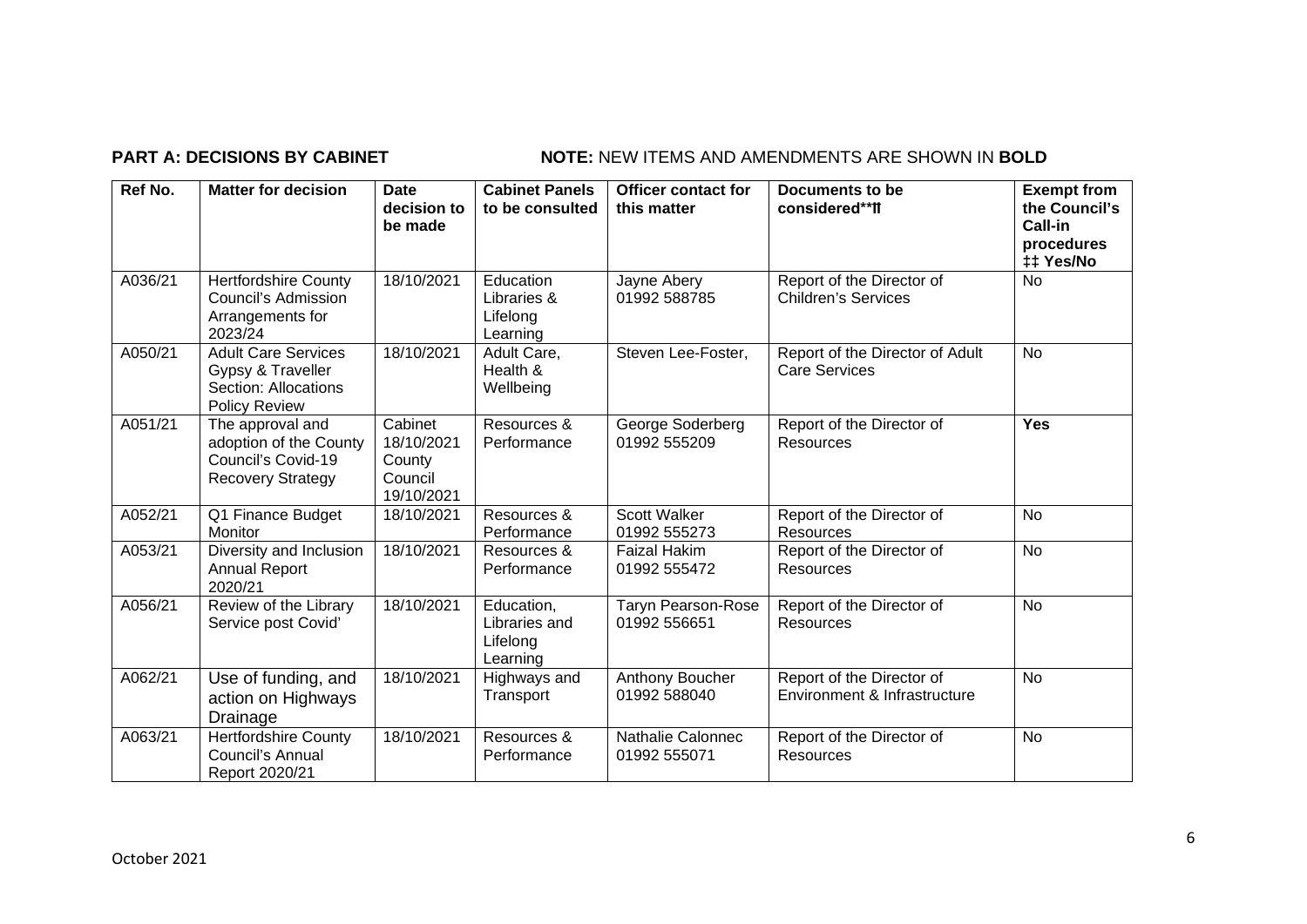| A032/21 | Future of Buntingford<br><b>Recycling Centre</b>                                                                           | 15/11/2021 | The<br>Environment                                                               | Matt King<br>01992 556207            | Report of the Director of<br>Environment & Infrastructure                                                                                                                                                    | <b>No</b>      |
|---------|----------------------------------------------------------------------------------------------------------------------------|------------|----------------------------------------------------------------------------------|--------------------------------------|--------------------------------------------------------------------------------------------------------------------------------------------------------------------------------------------------------------|----------------|
| A041/21 | To approve the SEND<br>Strategy 2022 - 2025                                                                                | 15/11/2021 | Children, Young<br>People &<br>Families                                          | Jo Fisher<br>01992 588604            | Report of the Director of<br><b>Children's Services</b>                                                                                                                                                      | <b>No</b>      |
| A042/21 | Recommissioning of<br>Overnight Short<br>Breaks for CYP with<br>SEND and/or Complex<br>Health Needs.                       | 15/11/2021 | Children, Young<br>People &<br>Families                                          | Julie Reddish<br>01438 845433        | Report of the Director of<br><b>Children's Services</b>                                                                                                                                                      | <b>No</b>      |
| A058/21 | Adoption of Adult Care<br>Service Plan 2021 to<br>2025                                                                     | 15/11/2021 | Adult Care,<br>Health &<br>Wellbeing                                             | Fiona Day<br>01438 843527            | Report of the Director of Adult<br><b>Care Services</b>                                                                                                                                                      | <b>No</b>      |
| A064/21 | Whether to start<br>development of a<br>new Local Transport<br>Plan                                                        | 15/11/2021 | <b>Highways &amp;</b><br><b>Transport</b>                                        | <b>Trevor Mason</b><br>01992 556117  | <b>Report of the Director of</b><br><b>Environment &amp; Infrastructure</b>                                                                                                                                  | <b>No</b>      |
| A065/21 | <b>Plan for Children and</b><br><b>Young People 2021-</b><br>2026                                                          | 15/11/2021 | Children,<br><b>Young People</b><br>& Families                                   | <b>Hannah Bolger</b><br>01992 555879 | <b>Report of the Director of</b><br><b>Children's Services</b>                                                                                                                                               | N <sub>0</sub> |
| A015/21 | Consider the future of<br>Land North of Roysia<br>School, Royston                                                          | 13/12/2021 | Resources and<br>Performance                                                     | James Young<br>01992 556551          | Report of the Director of<br>Resources<br>Part I and Part II Report - due to<br>'Information relating to the<br>financial or business affairs of<br>any particular person (including<br>the Council)'        | <b>No</b>      |
| A018/21 | Consider the future of<br>Land at 2B Star Street<br>in connection with the<br>existing library at 87<br>High Street, Ware. | 13/12/2021 | Resources and<br>Performance<br>Education<br>Libraries &<br>Lifelong<br>Learning | Roger Arbon<br>01992 588052          | Report of the Director of<br><b>Resources</b><br>Part I and Part II Report - due to<br>'Information relating to the<br>financial or business affairs of<br>any particular person (including<br>the Council)' | <b>No</b>      |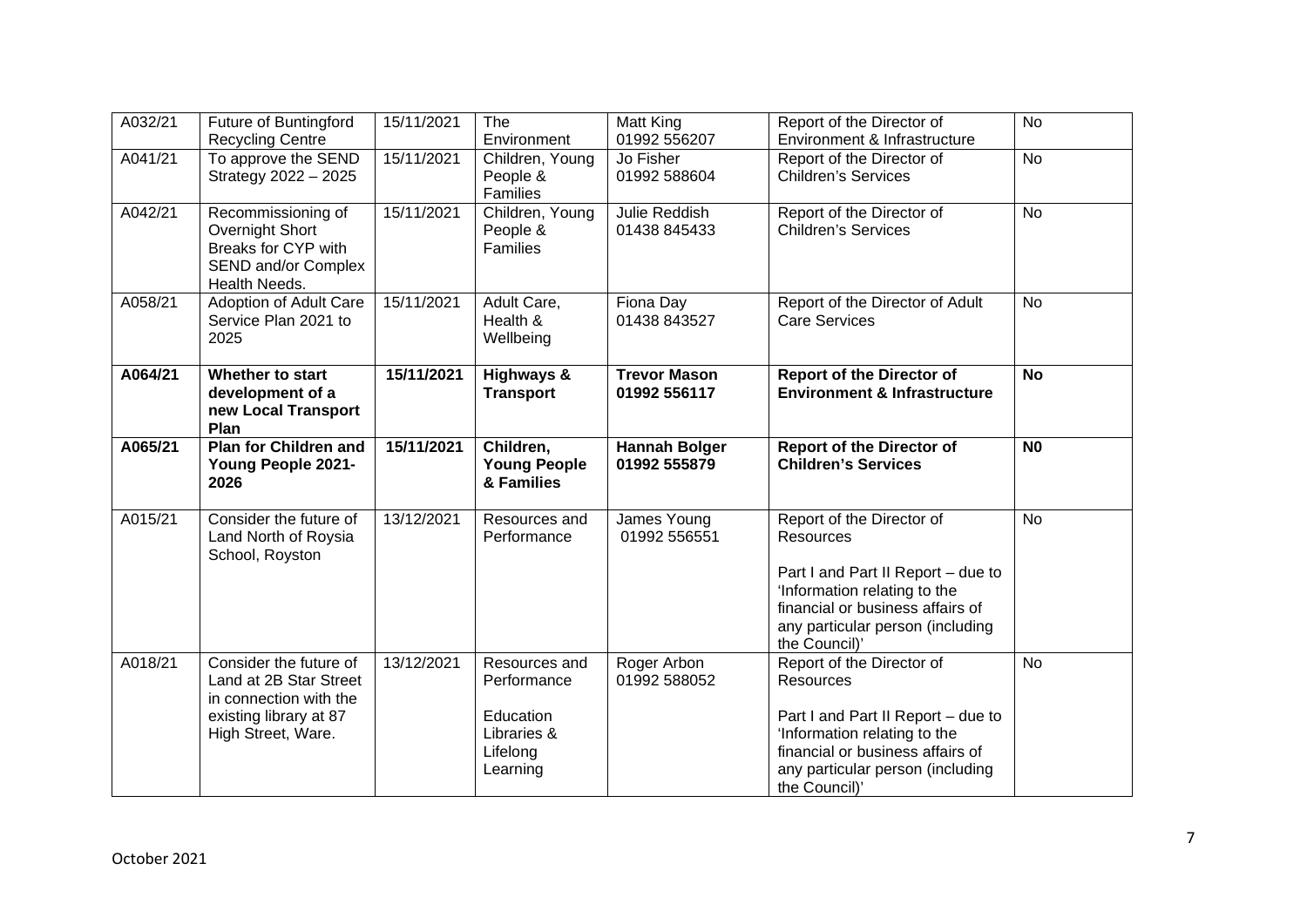| A040/21 | Approval for capital<br>funding delivery of<br><b>Public Sector</b><br>Decarbonisation<br><b>Works Scheme Works</b><br>for Hertfordshire<br><b>County Council</b>                                                                                                | 13/12/2021                                             | The<br>Environment                                                | <b>Julie Greaves</b><br>01992 555580 | Report of the Director of<br>Environment & Infrastructure                                                                                                                                                                    | <b>No</b> |
|---------|------------------------------------------------------------------------------------------------------------------------------------------------------------------------------------------------------------------------------------------------------------------|--------------------------------------------------------|-------------------------------------------------------------------|--------------------------------------|------------------------------------------------------------------------------------------------------------------------------------------------------------------------------------------------------------------------------|-----------|
| A055/21 | Q2 Finance Budget<br>Monitor                                                                                                                                                                                                                                     | 13/12/2021                                             | Resources &<br>Performance                                        | <b>Scott Walker</b><br>01992 555273  | Report of the Director of<br>Resources                                                                                                                                                                                       | <b>No</b> |
| A060/21 | Recommendation to<br>change a decision<br>within the Next<br><b>Generation Outline</b><br><b>Business Case</b>                                                                                                                                                   | 13/12/2021                                             | Resources &<br>Performance                                        | Anna Morrison<br>01992 588282        | Report of the Director of<br><b>Resources</b><br>Part 1 and Part II Report due to:<br>Information relating to the<br>financial or business affairs of<br>any particular person (including<br>the Council)                    | <b>No</b> |
| A061/21 | Minerals and Waste<br>Local Plan - Local<br>Development Scheme                                                                                                                                                                                                   | Cabinet<br>13/12/21<br>County<br>Council<br>14/12/2021 | <b>The</b><br>Environment                                         | Jon Tiley<br>01992556292             | Report of the Director of<br><b>Environment and Infrastructure</b>                                                                                                                                                           | Yes       |
| A066/21 | Whether or not to<br>agree to the<br>statutory proposal<br>to, enlarge the<br>premises at<br><b>Mandeville Primary</b><br>School,<br>Sawbridgeworth,<br>from September 2023<br>taking into<br>consideration the<br>outcome of the<br>statutory notice<br>period. | 13/12/2021                                             | Education,<br><b>Libraries &amp; Life</b><br><b>Long Learning</b> | <b>Kate Leahy</b><br>01992 555864    | <b>Report of the Director of</b><br><b>Children's Services</b><br>Part I and Part II Report - due<br>to: Information relating to the<br>financial or business affairs of<br>any particular person<br>(including the Council) | <b>No</b> |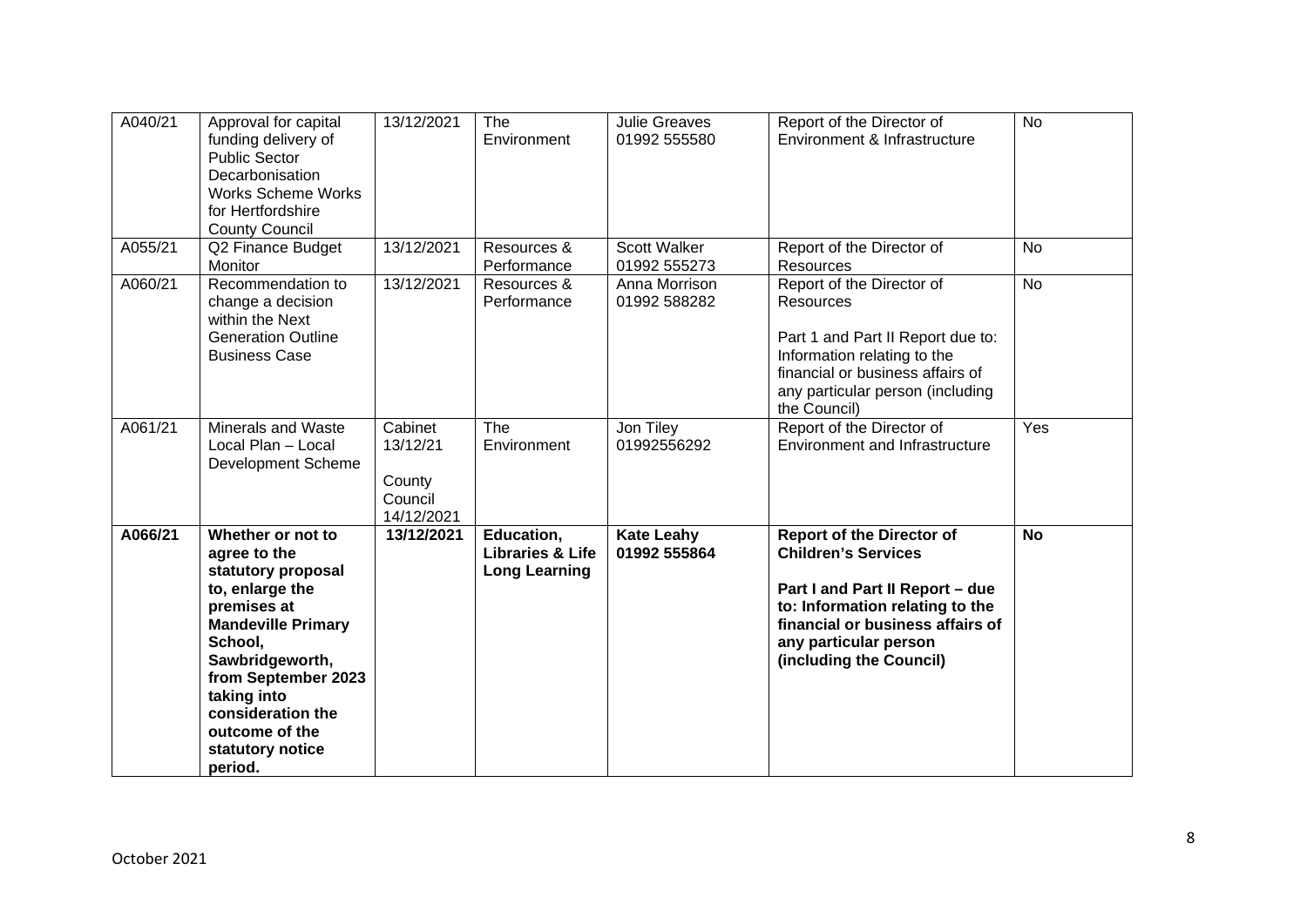|         | <b>NB Agreement to the</b><br>statutory proposal<br>by Cabinet will only<br>be required if<br>objections are<br>received to it.                                              |            |                                                 |                                          |                                                                             |           |
|---------|------------------------------------------------------------------------------------------------------------------------------------------------------------------------------|------------|-------------------------------------------------|------------------------------------------|-----------------------------------------------------------------------------|-----------|
| A044/21 | To inform on the<br>proposed pattern of<br>provision and seek<br>agreement to consult<br>on Specialist<br>Resource Provision in<br>mainstream schools<br>(Phase 2 – Primary) | 17/01/2022 | Education,<br>Libraries & Life<br>Long Learning | Pauline Davis<br>01992 555865            | Report of the Director of<br><b>Children's Services</b>                     | <b>No</b> |
| A059/21 | Domestic Abuse<br>Strategy                                                                                                                                                   | 17/01/2022 | Adult Care,<br>Health &<br>Wellbeing            | Helen Gledhill 01438<br>843617           | Report of the Director of Adult<br><b>Care Services</b>                     | <b>No</b> |
| A067/21 | <b>Adoption of the</b><br><b>Hertfordshire County</b><br><b>Council's Tree and</b><br><b>Woodland Strategy</b>                                                               | 21/02/2022 | <b>The</b><br><b>Environment</b>                | <b>Tony Bradford</b><br>01992 556028     | <b>Report of the Director of</b><br><b>Environment &amp; Infrastructure</b> | <b>No</b> |
| A068/21 | <b>Q3 Finance Budget</b><br><b>Monitor</b>                                                                                                                                   | 21/02/2022 | <b>Resources &amp;</b><br>Performance           | <b>Scott Walker</b><br>01992 555273      | <b>Report of the Director of</b><br><b>Resources</b>                        | <b>No</b> |
| A069/21 | Highway<br><b>Infrastructure Asset</b><br><b>Management Plan:</b><br><b>Asset Performance</b><br><b>Report 2020/21</b>                                                       | 21/02/2022 | Highways &<br><b>Transport</b>                  | <b>Chris Allen-Smith</b><br>01992 658167 | <b>Report of the Director of</b><br><b>Environment &amp; Infrastructure</b> | <b>No</b> |
| A070/21 | Approval for the<br>purchase of 31 acres<br>at Long Lane,<br><b>Rickmansworth for</b><br>educational use.                                                                    | 21/02/2022 | Resources &<br><b>Performance</b>               | <b>Thomas Nulty</b><br>01992 555381      | <b>Report of the Director of</b><br><b>Resources</b>                        | <b>No</b> |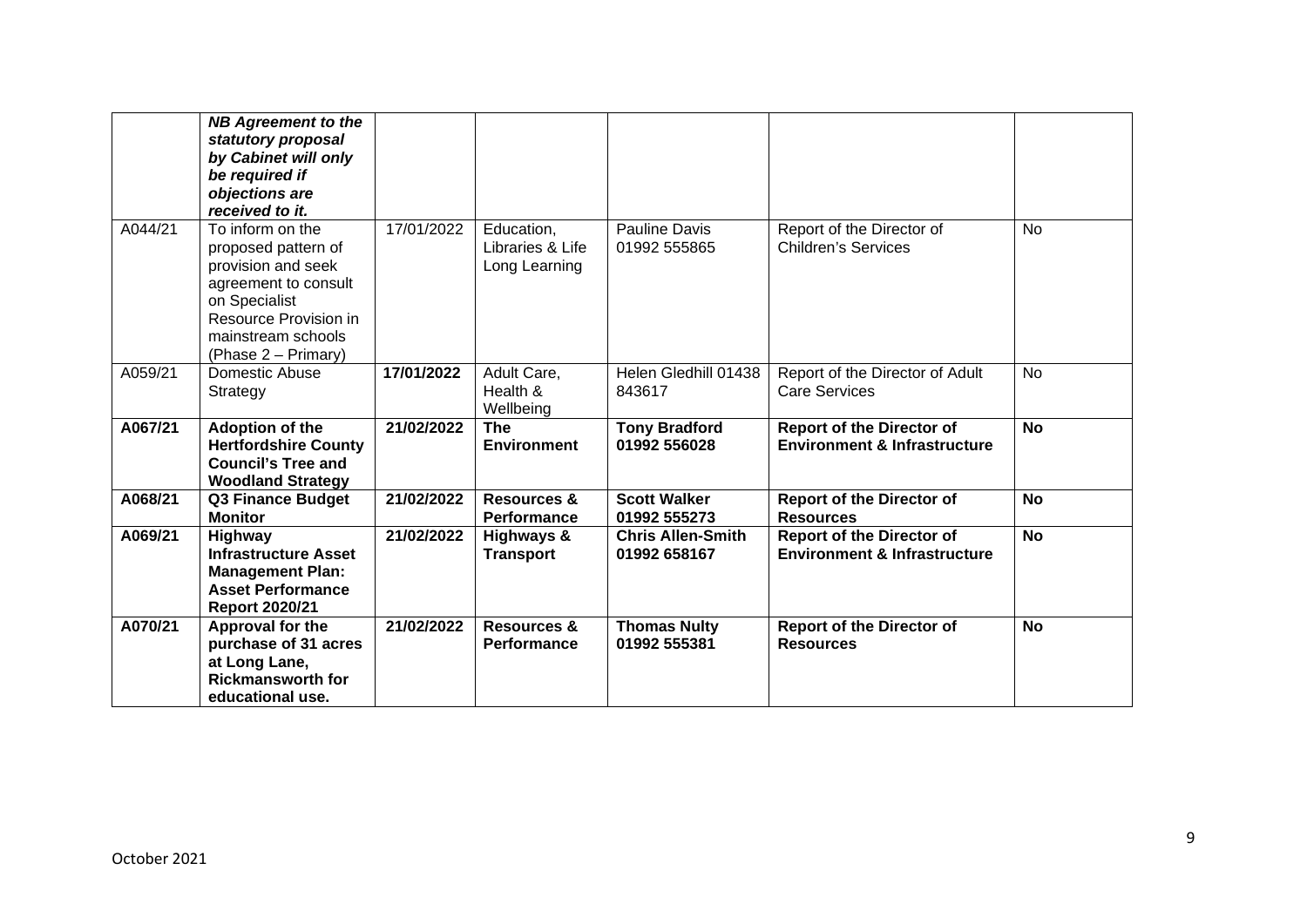## **Membership of Cabinet**

| <b>Stella Nash</b>     | <b>Adult Care, Health &amp; Wellbeing</b>            | <b>Richard Roberts</b> | <b>Leader of The Council</b>                |
|------------------------|------------------------------------------------------|------------------------|---------------------------------------------|
| <b>Teresa Heritage</b> | <b>Children, Young People &amp; Families</b>         | <b>Morris Bright</b>   | <b>Public Health &amp; Community Safety</b> |
| <b>Terry Douris</b>    | <b>Education, Libraries &amp; Life Long Learning</b> | <b>Bob Deering</b>     | <b>Resources &amp; Performance</b>          |
| <b>Stephen Boulton</b> | <b>Growth, Infrastructure &amp; Planning</b>         | <b>Eric Buckmaster</b> | <b>The Environment</b>                      |
| <b>Phil Bibby</b>      | <b>Highways &amp; Transport</b>                      |                        |                                             |

\*\*\* In accordance with Regulation 10(1) of The Local Authorities (Executive Arrangements) (Meetings and Access to Information) (England) Regulations 2012 (the '2012 Regulations') this item of business will be considered by Cabinet at its meeting 12 July 2021. Notices issued, as required by the 2012 Regulations, can be viewed at [Decisions | Hertfordshire County Council](https://www.hertfordshire.gov.uk/About-the-council/freedom-of-information-and-council-data/Open-Data-Statistics-about-Hertfordshire/How-we-make-decisions/Decisions/Decisions.aspx#keydecisions)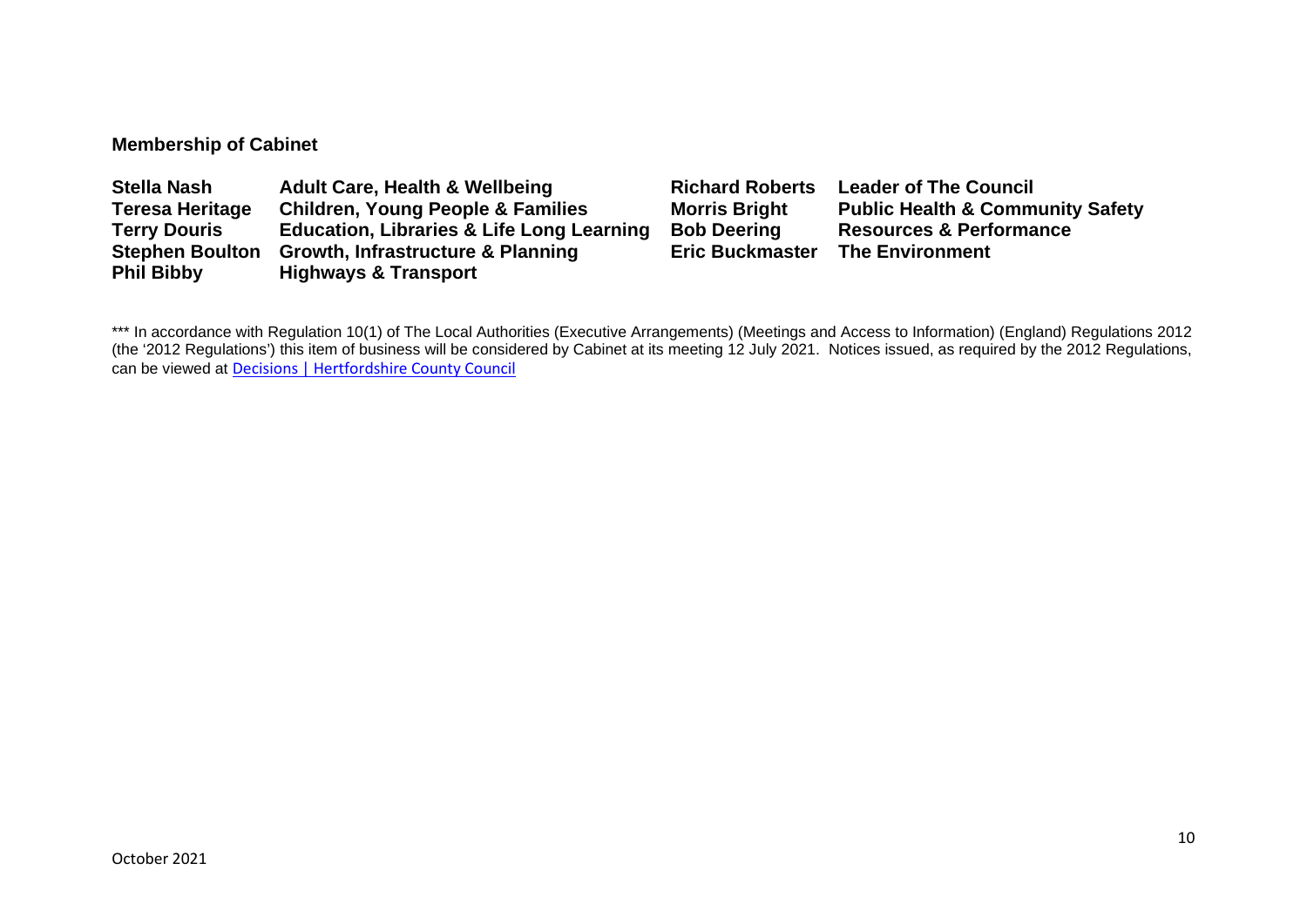## **PART B: DECISIONS BY CHIEF OFFICERS** NOTE: NEW ITEMS AND AMENDMENTS ARE SHOWN IN BOLD

| <b>Ref No</b> | <b>Issue for Decision</b>                                                                                                                              | <b>Name and Title</b><br>of Decision<br><b>Maker</b>       | Date, or<br>period<br>within<br>which,<br>decision to<br>be made | <b>Cabinet</b><br>Panels to be<br>consulted | <b>Officer contact for</b><br>this matter | <b>Documents to</b><br>be considered <sup>1</sup> | <b>Exempt</b><br>from the<br><b>Council's</b><br><b>Call-In</b><br><b>Procedures</b><br>Yes / No |
|---------------|--------------------------------------------------------------------------------------------------------------------------------------------------------|------------------------------------------------------------|------------------------------------------------------------------|---------------------------------------------|-------------------------------------------|---------------------------------------------------|--------------------------------------------------------------------------------------------------|
| B001/21       | <b>Traffic Regulation</b><br>Orders - various (see<br>attached Schedule<br>Appendix 1)                                                                 | Mark Kemp<br>Director<br>Environment and<br>Infrastructure | During the<br>period of this<br><b>Forward Plan</b>              |                                             | Mark Kemp<br>01992 555206                 | Reports from<br><b>Lead Officers</b>              | <b>No</b>                                                                                        |
| B018/20       | HCC2011970 -<br><b>Bishops Stortford</b><br>(Avanti Grange) North<br>Secondary - Design &<br><b>Build Contract in</b><br>respect of new build<br>works | Sass Pledger<br><b>Assistant Director</b><br>Property      | October 2021<br>(was<br><b>September</b><br>2021)                |                                             | Jackie Aldridge<br>01992 588138           | See Note 2 below                                  | <b>No</b>                                                                                        |
| B003/21       | Approval to the sale of<br>part of the Land at<br>Onslow St Audrey's<br>School, Hatfield                                                               | Scott Crudgington<br>Director of<br>Resources              | <b>November</b><br>2021 (was<br>September<br>2021)               |                                             | Sharon Roskilly<br>01992 555988           | See note 4 below                                  | <b>No</b>                                                                                        |
| B006/21       | Approval to the terms<br>of sale for Former<br><b>Highway Maintenance</b><br>Depot, Station Road,<br><b>Watton at Stone</b>                            | Scott Crudgington<br>Director of<br>Resources              | <b>November</b><br>2021 (was<br><b>September</b><br>2021)        |                                             | <b>Andrew Edwards</b><br>01992 556007     | See Note 4 below                                  | No                                                                                               |
| B007/21       | Approval to the terms<br>of sale for Land at                                                                                                           | Scott Crudgington<br>Director of<br>Resources              | October 2021<br>(was                                             |                                             | John Doyle<br>01992 556896                | See Note 4 below                                  | <b>No</b>                                                                                        |

<sup>&</sup>lt;sup>1</sup> The address from which, subject to any prohibition or restriction on their disclosure, copies of, or extracts from, any document listed is available is County Hall, Pegs Lane, Hertford, SG13 8DE. Other documents relevant to these matters may be submitted to the decision maker. To request details of such documents (if any) as they become available contact Deborah Jeffery, Assistant Manager, Democratic Services by email (deborah.jeffery@hertfordshire.gov.uk) or phone (01992 555563).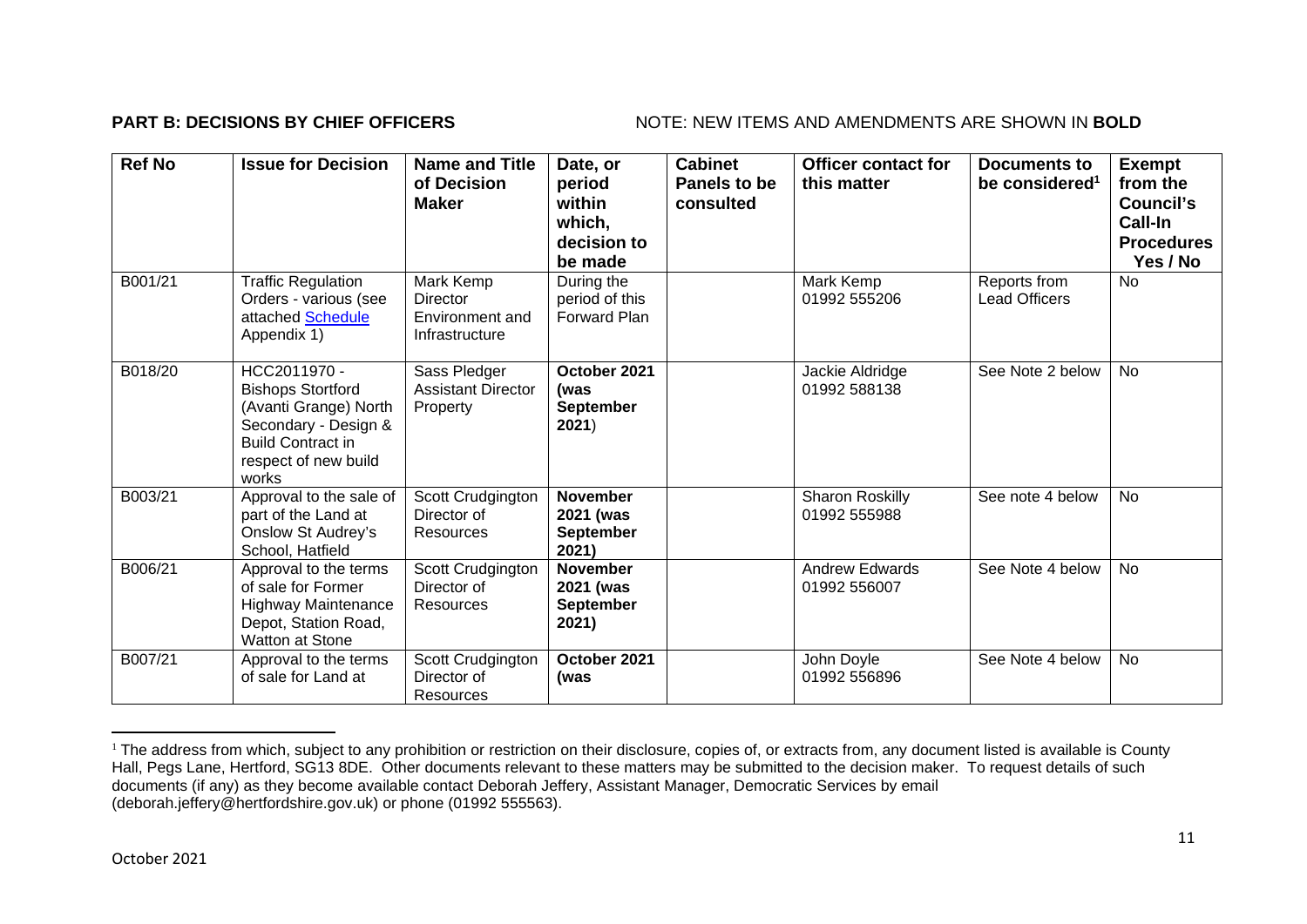|         | Foxgrove Path, South<br>Oxhey                                                                                                           |                                                                      | <b>September</b><br>2021)                                 |                                        |                  |           |
|---------|-----------------------------------------------------------------------------------------------------------------------------------------|----------------------------------------------------------------------|-----------------------------------------------------------|----------------------------------------|------------------|-----------|
| B008/21 | Approval to the terms<br>of sale for Former<br>Little Furze JMI<br>School, Gosforth<br>Lane, South Oxhey                                | Scott Crudgington<br>Director of<br><b>Resources</b>                 | October 2021<br>(was<br><b>September</b><br>2021)         | John Doyle<br>01992 556896             | See Note 4 below | <b>No</b> |
| B011/21 | Land and building at<br>Meadowbank,<br>Alexandra Road,<br>Kings Langley -<br>Appropriation to Adult<br><b>Care Services</b>             | Scott Crudgington<br>Director of<br>Resources                        | <b>November</b><br>2021 (was<br><b>September</b><br>2021) | Carolyn Clark<br>01992 555280          | Report           | No        |
| B019/21 | <b>HCC2112728 - Re-Fit</b><br>of Hertfordshire<br><b>County Council</b><br><b>Stevenage Offices</b>                                     | Sass Pledger<br>Asst Director-<br>Property                           | October 2021<br>(was<br><b>September</b><br>2021)         | Michael Cunningham<br>01992 556658     | See Note 2 below | <b>No</b> |
| B026/21 | Single Tender Action<br>for Midpoint Intensive<br><b>Enablement Service</b>                                                             | Mark Harvey<br>Operations<br>Director - Adult<br><b>Disabilities</b> | October 2021<br>(was<br><b>September</b><br>2021)         | James Salmon<br>01438 844152           | Report           | <b>No</b> |
| B030/21 | <b>HCC2112744 - Care</b><br>Provider for new care<br>home development at<br>Little Furze, South<br>Oxhey                                | Sass Pledger<br>Asst Director-<br>Property                           | <b>November</b><br>2021 (was<br><b>October</b><br>2021)   | Jackie Aldridge<br>01992 588138        | See Note 2 below | <b>No</b> |
| B037/21 | Approval of Enabling<br>Agreement and<br>surrender of lease of<br>land at Onslow St<br>Audrey's School,<br>Hatfield                     | Scott Crudgington<br>Director of<br><b>Resources</b>                 | <b>November</b><br>2021 (was<br>September<br>2021)        | Sharon Roskilly 01992<br>555988        | See Note 2 below | <b>No</b> |
| B038/21 | Approval of the final<br>terms of the 125-year<br>peppercorn lease for<br>the new special<br>school at Woodside,<br>Welwyn Garden City. | Scott Crudgington<br>Director of<br>Resources                        | October 2021<br>(was<br><b>September</b><br>2021)         | <b>Sharon Roskilly</b><br>01992 555988 | See Note 2 below | <b>No</b> |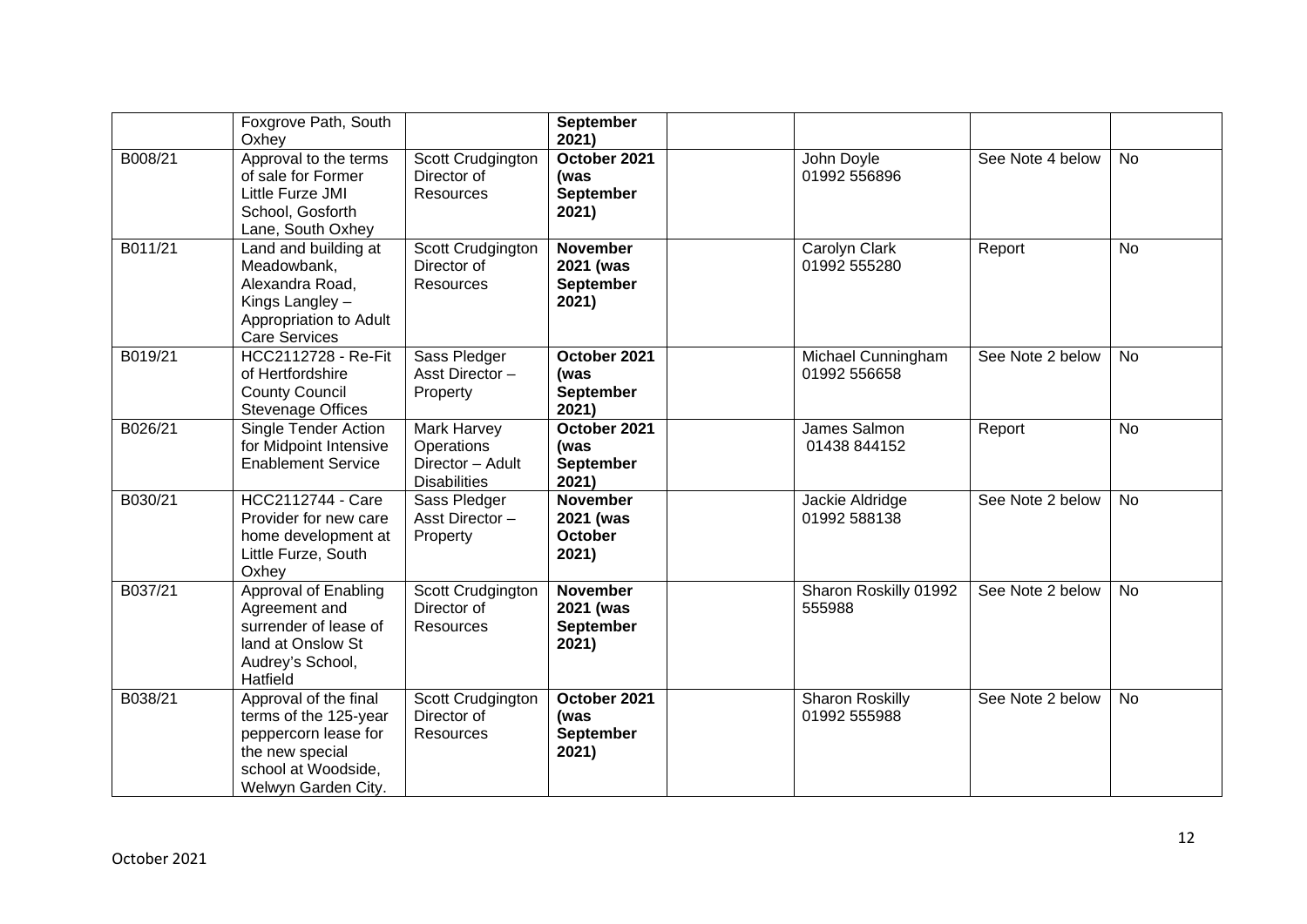| B044/21 | The Supply of<br><b>Catering Disposables</b>                                                                                               | Glenn Facey<br><b>Head of Herts</b><br>FullStop                           | <b>November</b><br>2021 (was<br>September<br>2021)      | Glenn Facey<br>01707 292364        | See Note 2 below | <b>No</b> |
|---------|--------------------------------------------------------------------------------------------------------------------------------------------|---------------------------------------------------------------------------|---------------------------------------------------------|------------------------------------|------------------|-----------|
| B045/21 | The Supply of Steel<br>Lockers                                                                                                             | Glenn Facey<br>Head of Herts<br>FullStop                                  | October 2021<br>(was<br><b>September</b><br>2021)       | Glenn Facey<br>01707 292364        | See Note 2 below | <b>No</b> |
| B049/21 | Demolition of the<br><b>Former Little Furze</b><br>Primary School, South<br>Oxhey.                                                         | Sass Pledger<br><b>Asst Director</b><br>Property                          | <b>November</b><br>2021 (was<br><b>October</b><br>2021) | Jackie Aldridge<br>01992 588138    | See Note 2 below | <b>No</b> |
| B052/21 | <b>HCC2112924 SEND</b><br><b>Temporary Expansion</b><br>- New modular<br>accommodation<br>landscaping works<br>and internal<br>remodelling | Sass Pledger<br><b>Asst Director</b><br>Property                          | <b>November</b><br>2021 (was<br><b>October</b><br>2021) | Jackie Aldridge<br>01992 588138    | See Note 2 below | <b>No</b> |
| B056/21 | Contract Award for<br>Midpoint Intensive<br><b>Enablement Service</b>                                                                      | Mark Harvey<br>Operations<br><b>Director Adult</b><br><b>Disabilities</b> | October 2021<br>(was<br><b>September</b><br>2021)       | James Salmon<br>01438 844152       | See Note 2 below | <b>No</b> |
| B057/21 | <b>Award of Framework</b><br>for spot providers                                                                                            | <b>Chris Badger</b><br>Director of Adult<br><b>Care Services</b>          | February<br>2021 (was<br><b>September</b><br>2021)      | Daisy Sanghera<br>01438 843391     | See Note 2 below | No        |
| B061/21 | <b>Washroom Services</b><br>for all HCC sites -<br><b>Award of Contract</b>                                                                | Sass Pledger<br><b>Asst Director</b><br>Property                          | <b>November</b><br>2021 (was<br><b>October</b><br>2021) | Michael Cunningham<br>01992 556658 | See Note 2 below | <b>No</b> |
| B062/21 | <b>Bishop Stortford</b><br>Young Person Centre<br>- refurbishment of<br>existing building                                                  | Sass Pledger<br><b>Asst Director</b><br>Property                          | <b>November</b><br>2021 (was<br><b>October</b><br>2021) | Jackie Aldridge<br>01992 588138    | See Note 2 below | <b>No</b> |
| B063/21 | HCC2012445 -<br>Consultant to<br>undertake the master                                                                                      | Sass Pledger<br><b>Asst Director</b><br>Property                          | October 2021<br>(was                                    | <b>Mike Evans</b><br>01992 555634  | See Note 2 below | <b>No</b> |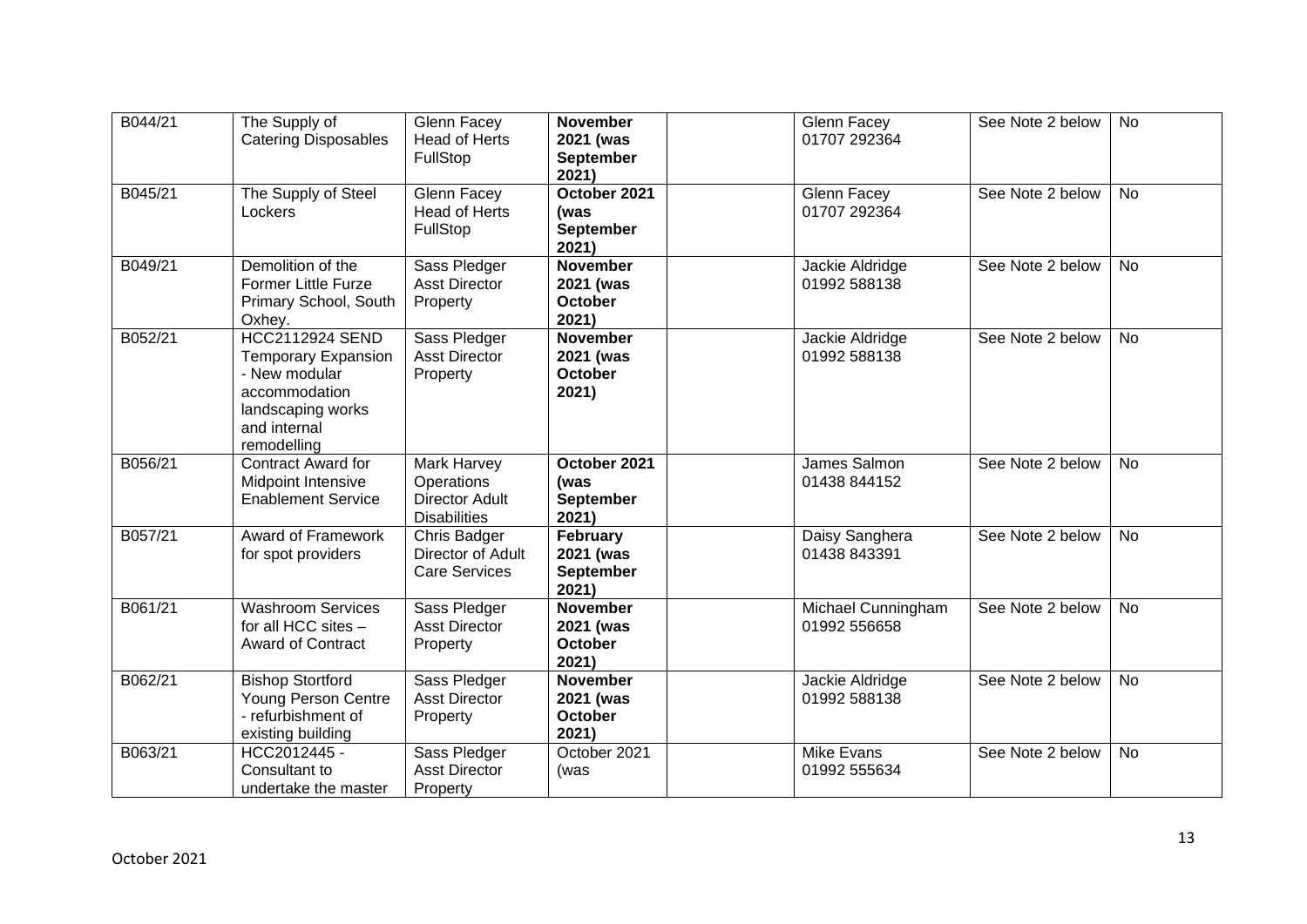|         | planning and planning<br>application to help in<br>the delivery of<br><b>Brookfield Garden</b><br>Village                                                                      |                                            | September<br>2021)                                      |                                 |                  |           |
|---------|--------------------------------------------------------------------------------------------------------------------------------------------------------------------------------|--------------------------------------------|---------------------------------------------------------|---------------------------------|------------------|-----------|
| B064/21 | Reinforced<br><b>Autoclaved Aerated</b><br>Concrete (RAAC)<br>repair and<br>replacement of roofs<br>containing this form of<br>concrete                                        | Sass Pledger<br>Asst Director-<br>Property | <b>November</b><br>2021 (was<br>October<br>2021)        | Jackie Aldridge<br>01992 588138 | See Note 2 below | <b>No</b> |
| B068/21 | HCC2113016 -<br>Batch 63 Cluster 1 -<br>The Priory School -<br>Mechanical &<br><b>Electrical Works</b>                                                                         | Sass Pledger<br>Asst Director-<br>Property | <b>November</b><br>2021 (was<br><b>October</b><br>2021) | Jackie Aldridge<br>01992 588138 | See Note 2 below | <b>No</b> |
| B069/21 | HCC2113017 -<br>Batch 63 Cluster 2 -<br><b>Hertford St Andrews C</b><br>of E Primary School &<br><b>Wheatcroft Primary</b><br>School - Mechanical &<br><b>Electrical Works</b> | Sass Pledger<br>Asst Director-<br>Property | <b>November</b><br>2021 (was<br><b>October</b><br>2021) | Jackie Aldridge<br>01992 588138 | See Note 2 below | <b>No</b> |
| B070/21 | HCC2113018 -<br>Batch 63 Cluster 3 -<br>Coates Way JMI and<br>Nursery School &<br>London Colney<br>Primary School &<br>Nursery Mechanical &<br><b>Electrical Works -</b>       | Sass Pledger<br>Asst Director-<br>Property | <b>November</b><br>2021 (was<br><b>October</b><br>2021) | Jackie Aldridge<br>01992 588138 | See Note 2 below | <b>No</b> |
| B071/21 | HCC2113019 -<br>Batch 63 Cluster 4 -<br>Widford School &<br>Tonwell St Mary's C<br>of E Primary School -                                                                       | Sass Pledger<br>Asst Director-<br>Property | <b>November</b><br>2021 (was<br><b>October</b><br>2021) | Jackie Aldridge<br>01992 588138 | See Note 2 below | <b>No</b> |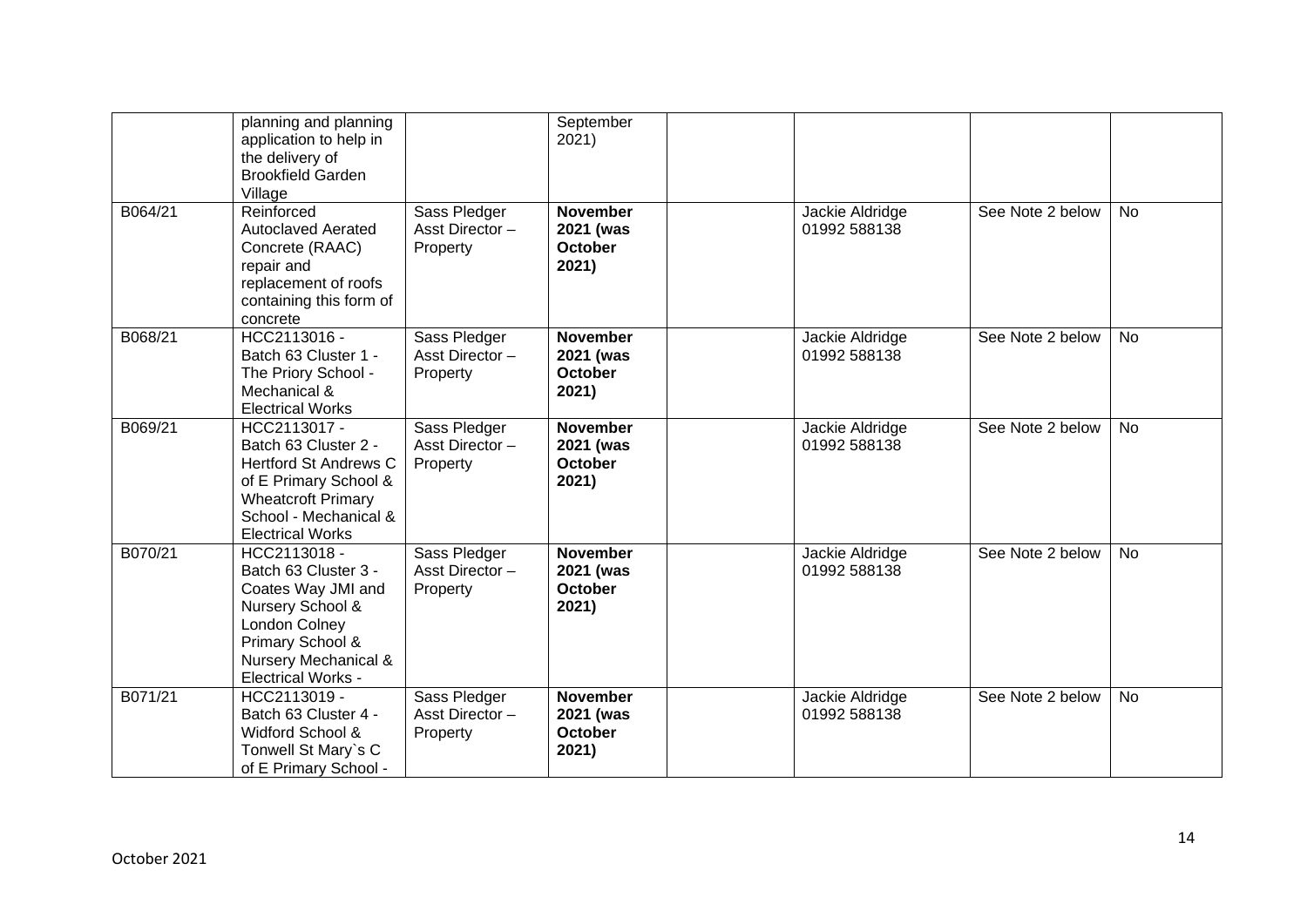|         | Mechanical &<br><b>Electrical Works</b>                                                                                      |                                                 |                                                         |                                     |                  |           |
|---------|------------------------------------------------------------------------------------------------------------------------------|-------------------------------------------------|---------------------------------------------------------|-------------------------------------|------------------|-----------|
| B072/21 | HCC2113020 - Batch<br>63 Cluster 5 - South<br>Hill Primary School -<br>Mechanical &<br><b>Electrical Works</b>               | Sass Pledger<br>Asst Director-<br>Property      | <b>November</b><br>2021 (was<br><b>October</b><br>2021) | Jackie Aldridge<br>01992 588138     | See Note 2 below | <b>No</b> |
| B073/21 | HCC2113005 -<br>Batch 66 Cluster 1<br>Commonswood<br>School, Welwyn<br>Garden City - Roofing<br>Works                        | Sass Pledger<br>Asst Director-<br>Property      | <b>November</b><br>2021 (was<br><b>October</b><br>2021) | Jackie Aldridge<br>01992 588138     | See Note 2 below | <b>No</b> |
| B074/21 | HCC2113006 -<br>Batch 66 Cluster 2<br>Roger de Clare C of E<br>(VC) First & Nursery<br>School, Puckeridge -<br>Roofing Works | Sass Pledger<br>Asst Director-<br>Property      | <b>November</b><br>2021 (was<br><b>October</b><br>2021) | Jackie Aldridge<br>01992 588138     | See Note 2 below | <b>No</b> |
| B075/21 | HCC2113007 -<br>Batch 59 Cluster 1<br><b>Ickleford Primary</b><br>School, Ickleford-<br>Roofing Works                        | Sass Pledger<br>Asst Director-<br>Property      | <b>November</b><br>2021 (was<br><b>October</b><br>2021) | Jackie Aldridge<br>01992 588138     | See Note 2 below | <b>No</b> |
| B076/21 | HCC2113008 - Batch<br>59 Cluster 2 Ashlyns<br>School, Berkhamsted<br>- Roofing Works                                         | Sass Pledger<br>Asst Director-<br>Property      | <b>November</b><br>2021 (was<br><b>October</b><br>2021) | Jackie Aldridge<br>01992 588138     | See Note 2 below | <b>No</b> |
| B077/21 | The Provision of a<br><b>Catalogue Printing</b><br>Service for Herts<br>FullStop                                             | Glenn Facey<br><b>Head of Herts</b><br>FullStop | October 2021<br>(was<br>September<br>2021)              | <b>Jake Grieves</b><br>01707 292498 | See Note 2 below | <b>No</b> |
| B078/21 | The Supply Pulpboard                                                                                                         | Glenn Facey<br><b>Head of Herts</b><br>FullStop | October 2021                                            | <b>Jake Grieves</b><br>01707 292498 | See Note 2 below | <b>No</b> |
| B079/21 | The Supply of<br><b>Laminating Poches</b>                                                                                    | Glenn Facey<br><b>Head of Herts</b><br>FullStop | October 2021                                            | <b>Jake Grieves</b><br>01707 292498 | See Note 2 below | <b>No</b> |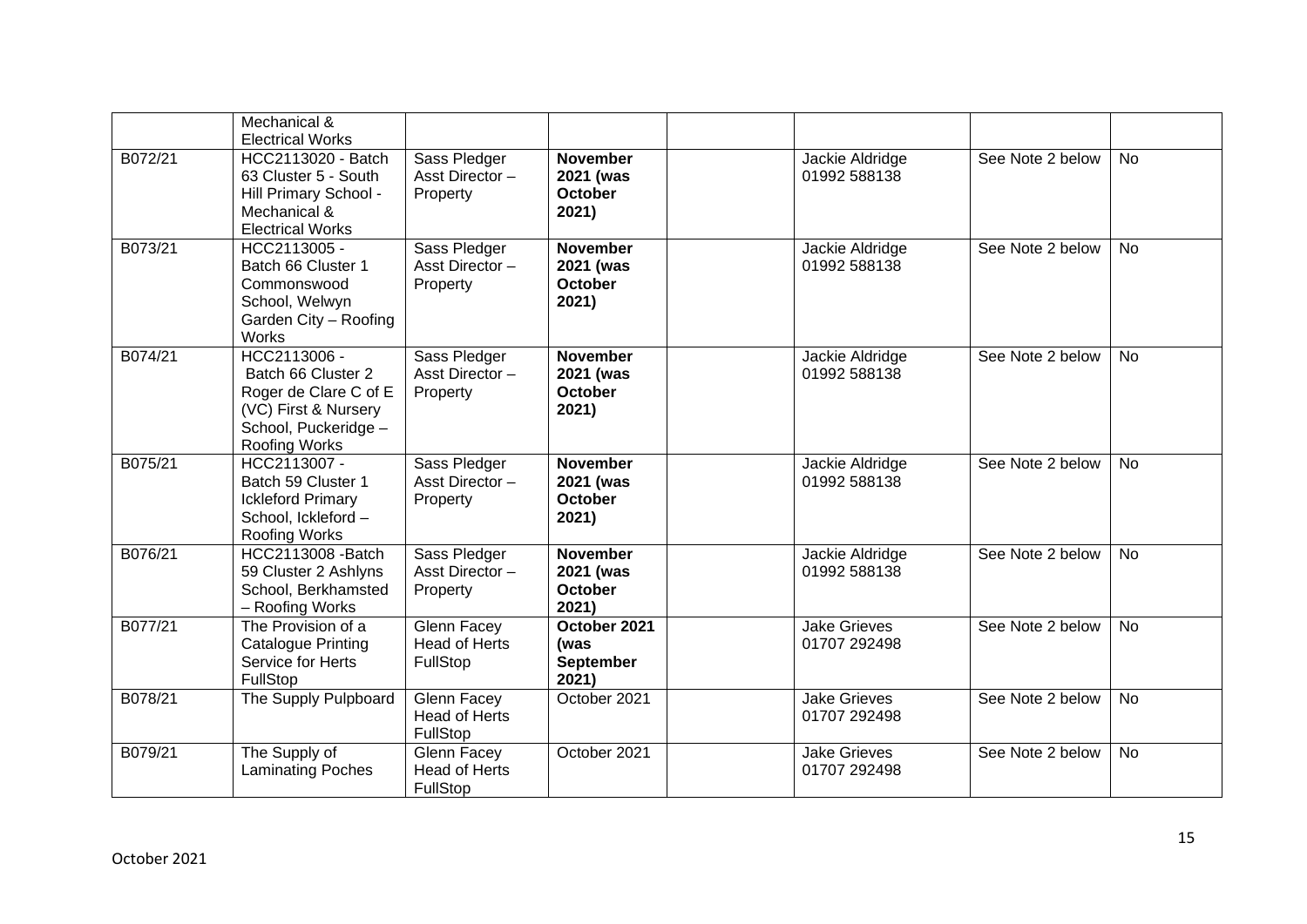| B080/21 | Recommissioning of<br>Overnight Short<br>Breaks for CYP with<br>SEND and/or<br><b>Complex Health</b><br>Needs.                             | Marion Ingram<br>Operations<br><b>Director Specialist</b><br><b>Services</b> | November<br>2021                                        | Julie Reddish<br>01438 845433        | Report           | <b>No</b> |
|---------|--------------------------------------------------------------------------------------------------------------------------------------------|------------------------------------------------------------------------------|---------------------------------------------------------|--------------------------------------|------------------|-----------|
| B085/21 | Provision of a<br>dynamic Purchase<br>System for School<br>Coach and Local Bus<br>Operators                                                | <b>Trudie German</b><br>Development and<br>Technology<br>Manager             | October 2021<br>(was<br><b>September</b><br>2021)       | <b>Trudie German</b><br>01992 588640 | Report           | <b>No</b> |
| B087/21 | Commence<br>procurement activity<br>for electronic<br>document records<br>management software<br>following review of<br>existing solution. | Scott<br>Crudgington,<br>Director of<br>Resources                            | October 2021<br>(was<br><b>September</b><br>2021)       | <b>Wendy Carr</b><br>01992 555 658   | Report           | <b>No</b> |
| B089/21 | Provision of<br>consultancy services<br>to adult care services<br>construction projects                                                    | Sass Pledger<br>Asst Director-<br>Property                                   | <b>November</b><br>2021 (was<br><b>October</b><br>2021) | Jackie Aldridge<br>01992 588138      | See Note 2 below | No        |
| B092/21 | <b>HCC2113175 -Kings</b><br>Langley Primary<br>School, Kings Langley<br>$-$ Batch 60 Cluster 1 $-$<br><b>Roofing Works</b>                 | Sass Pledger<br>Asst Director-<br>Property                                   | <b>November</b><br>2021 (was<br><b>October</b><br>2021) | Jackie Aldridge<br>01992 588138      | See Note 2 below | <b>No</b> |
| B093/21 | HCC2113176 -<br>Andrews Lane<br>Primary School,<br>Cheshunt - Batch 64<br>Cluster $1 -$ Roofing<br>Works                                   | Sass Pledger<br>Asst Director-<br>Property                                   | <b>November</b><br>2021 (was<br><b>October</b><br>2021) | Jackie Aldridge<br>01992 588138      | See Note 2 below | <b>No</b> |
| B094/21 | HCC2113177 -<br>Middleton School,<br>Ware - Batch 64<br>Cluster 2 - Roofing<br>Works                                                       | Sass Pledger<br>Asst Director-<br>Property                                   | <b>November</b><br>2021 (was<br><b>October</b><br>2021) | Jackie Aldridge<br>01992 588138      | See Note 2 below | No        |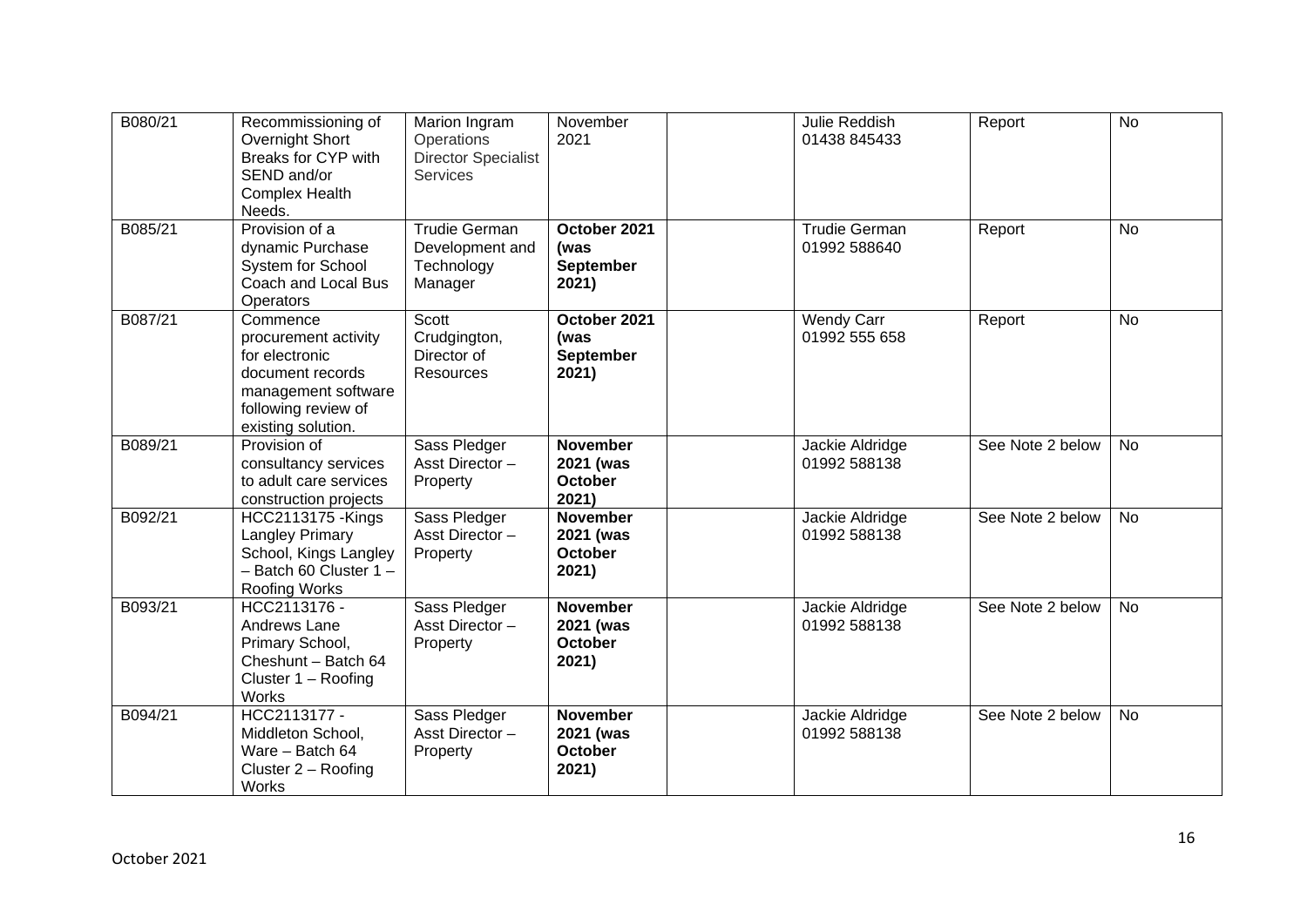| B095/21 | <b>HCC2113178 - Pixies</b><br>Hill Primary School,<br>Hemel Hempstead &<br><b>Garden Fields JMI</b><br>School, St Albans-<br>Batch 64 Cluster 3-<br>Roofing Works                                                                                                                                                                                                    | Sass Pledger<br>Asst Director-<br>Property                    | <b>November</b><br>2021 (was<br><b>October</b><br>2021) | Jackie Aldridge<br>01992 588138   | See Note 2 below    | <b>No</b> |
|---------|----------------------------------------------------------------------------------------------------------------------------------------------------------------------------------------------------------------------------------------------------------------------------------------------------------------------------------------------------------------------|---------------------------------------------------------------|---------------------------------------------------------|-----------------------------------|---------------------|-----------|
| B096/21 | Whether or not to<br>initiate a public<br>consultation on the<br>relocation of<br>Breakspeare School,<br>Abbotts Langley, WD5<br>0BU, to the Durrants<br>School Former<br>Playing Field site,<br>Manor Green, Croxley<br>Green, WD3 3LU and<br>the permanent<br>enlargement of the<br>school from 97 to at<br>least 200 places with<br>effect from September<br>2023 | Jo Fisher<br>Director of<br>Children's<br>Services            | Not before 6<br>October 2021                            | Samantha Young<br>01992 555754    | Report              | <b>No</b> |
| B097/21 | Recommissioning of<br>high-risk services<br>(refuge/safe<br>accommodation<br>provision and<br><b>Independent Domestic</b><br>Violence Advocacy)<br>for victims of domestic<br>abuse                                                                                                                                                                                  | Chris Badger<br><b>Director Adult</b><br><b>Care Services</b> | Not before 13<br>October 2021                           | Helen Gledhill<br>01438 843617    | Report              | <b>No</b> |
| B098/21 | Voluntary &<br><b>Community Sector</b><br>procurement strategy                                                                                                                                                                                                                                                                                                       | Chris Badger<br><b>Director Adult</b><br><b>Care Services</b> | Not before 13<br>October 2021                           | <b>Ted Maddox</b><br>01438 843574 | Report              | <b>No</b> |
| B099/21 | Whether or not to<br>agree to the                                                                                                                                                                                                                                                                                                                                    | <b>Jo Fisher</b>                                              | <b>November</b><br>2021                                 | <b>Kate Leahy</b><br>01992 555864 | See Note 2<br>below | <b>No</b> |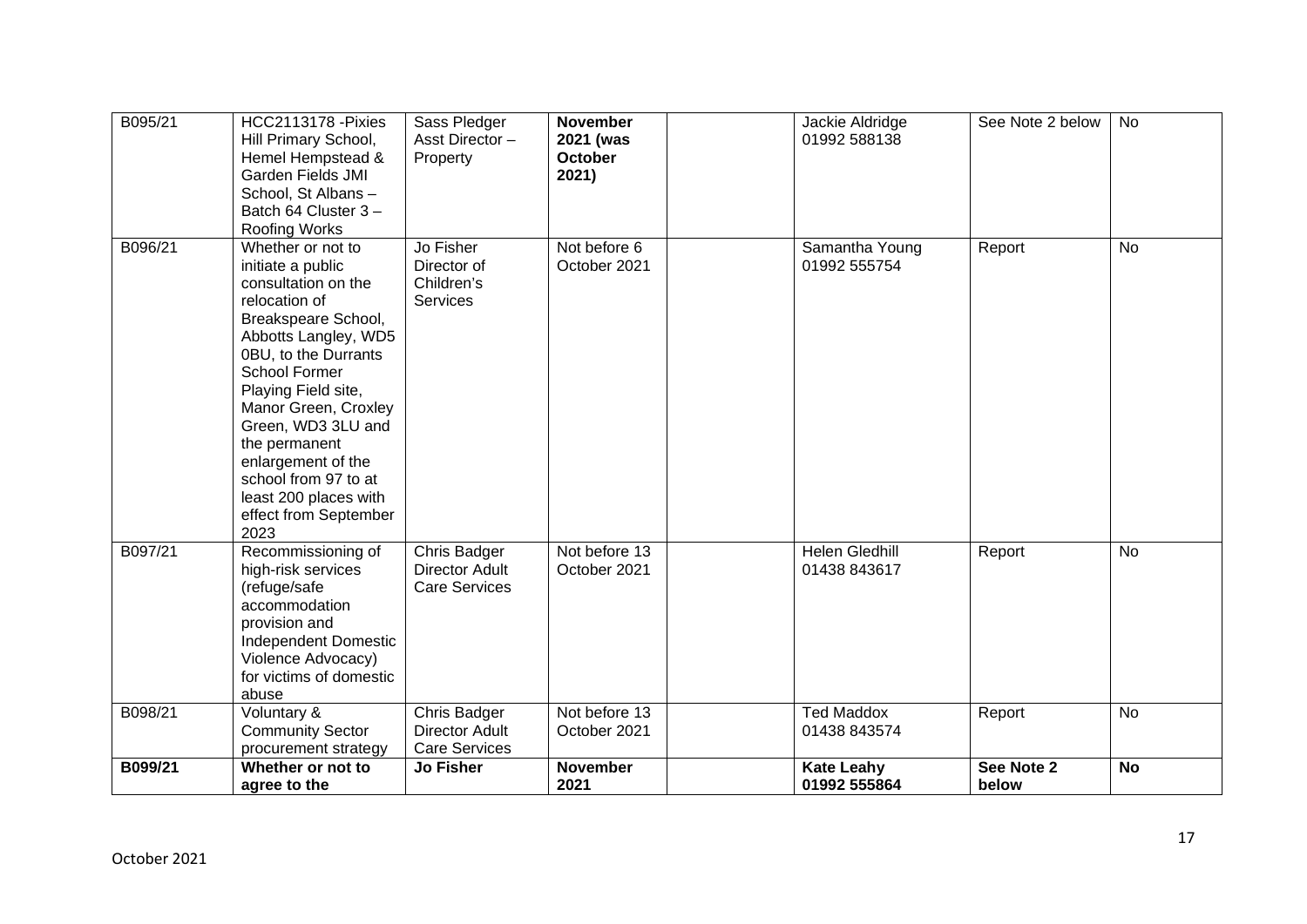|         | statutory proposal<br>to, enlarge the | Director of<br>Children's |                 |                        |            |           |
|---------|---------------------------------------|---------------------------|-----------------|------------------------|------------|-----------|
|         | premises at                           | <b>Services</b>           |                 |                        |            |           |
|         | <b>Mandeville Primary</b>             |                           |                 |                        |            |           |
|         | School,                               |                           |                 |                        |            |           |
|         | Sawbridgeworth,                       |                           |                 |                        |            |           |
|         | from September                        |                           |                 |                        |            |           |
|         | 2023 taking into                      |                           |                 |                        |            |           |
|         | consideration the                     |                           |                 |                        |            |           |
|         | outcome of the                        |                           |                 |                        |            |           |
|         | statutory notice                      |                           |                 |                        |            |           |
|         | period.                               |                           |                 |                        |            |           |
|         | <b>NB Agreement to the</b>            |                           |                 |                        |            |           |
|         | statutory proposal                    |                           |                 |                        |            |           |
|         | by Cabinet will only                  |                           |                 |                        |            |           |
|         | be required if                        |                           |                 |                        |            |           |
|         | objections are                        |                           |                 |                        |            |           |
|         | received to it.                       |                           |                 |                        |            |           |
| B100/21 | <b>HCC2113221 - The</b>               | <b>Sass Pledger</b>       | <b>November</b> | <b>Jackie Aldridge</b> | See Note 2 | <b>No</b> |
|         | <b>Lea Primary School</b>             | <b>Asst Director -</b>    | 2021            | 01992 588138           | below      |           |
|         | & Nursery,                            | <b>Property</b>           |                 |                        |            |           |
|         | Harpenden &                           |                           |                 |                        |            |           |
|         | <b>Malvern Way Infant</b>             |                           |                 |                        |            |           |
|         | & Nursery School,                     |                           |                 |                        |            |           |
|         | <b>Croxley Green -</b>                |                           |                 |                        |            |           |
|         | <b>Roofing Works</b>                  |                           |                 |                        |            |           |
| B101/21 | HCC2113222 -                          | <b>Sass Pledger</b>       | <b>November</b> | Jackie Aldridge        | See Note 2 | <b>No</b> |
|         | Icknield Infant &                     | <b>Asst Director -</b>    | 2021            | 01992 588138           | below      |           |
|         | <b>Nursery School,</b>                | <b>Property</b>           |                 |                        |            |           |
|         | <b>Letchworth - Roofing</b>           |                           |                 |                        |            |           |
|         | <b>Works</b>                          |                           |                 |                        |            |           |
| B102/21 | HCC2113223-                           | <b>Sass Pledger</b>       | <b>November</b> | <b>Jackie Aldridge</b> | See Note 2 | <b>No</b> |
|         | <b>Chater Junior</b>                  | <b>Asst Director -</b>    | 2021            | 01992 588138           | below      |           |
|         | School, Watford -                     | <b>Property</b>           |                 |                        |            |           |
|         | <b>Roofing Works</b>                  |                           |                 |                        |            |           |
| B103/21 | HCC2113250 -                          | <b>Sass Pledger</b>       | <b>November</b> | <b>Jackie Aldridge</b> | See Note 2 | <b>No</b> |
|         | <b>Mandeville Primary</b>             | <b>Asst Director -</b>    | 2021            | 01992 588138           | below      |           |
|         | School,                               | <b>Property</b>           |                 |                        |            |           |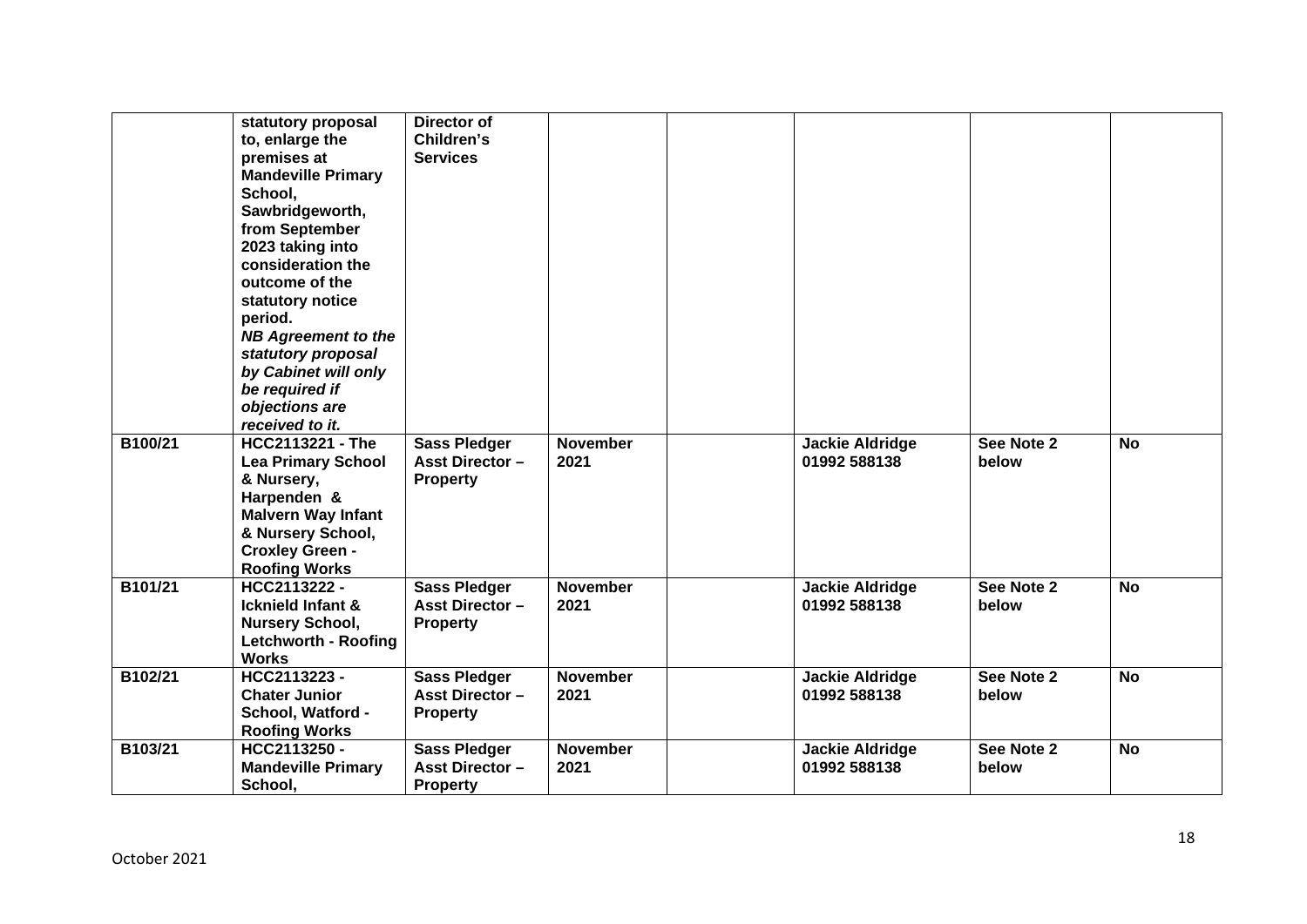|         | Sawbridgeworth - 1<br>Form to 2 Form of<br>entry expansion<br>construction project<br>and associated<br>external works |                                                                |                         |                                     |                     |           |
|---------|------------------------------------------------------------------------------------------------------------------------|----------------------------------------------------------------|-------------------------|-------------------------------------|---------------------|-----------|
| B104/21 | Award of a contract<br>for the provision of<br>an Employee Benefit<br><b>Platform with effect</b><br>from May 2022     | Sally Hopper,<br>Assistant<br>Director - HR<br><b>Services</b> | <b>December</b><br>2021 | <b>Sally Hopper</b><br>01992 555692 | See Note 2<br>below | <b>No</b> |

#### **Notes:**

- 1. CBC contract = on behalf of 17 local authority members of the Central Buying Consortium
- 2. Quality and price evaluation derived from tenderers' submissions *(which may contain exempt information and if so will not be available for public inspection)*
- 3. Collaborative contract with one or more authorities (not a CBC contract)
- 4. Part II (due to 'Information relating to the financial or business affairs of any particular person (including the Council')".

If you have any general enquiries about this Forward Plan - contact Michelle Diprose, Democratic Services Officer, 01992 555566 Email: [michelle.diprose@hertfordshire.gov.uk](mailto:michelle.diprose@hertfordshire.gov.uk) or Deborah Jeffery, Assistant Manager, Democratic Services, 01992 555563 Email: [deborah.jeffery@hertfordshire.gov.uk](mailto:deborah.jeffery@hertfordshire.gov.uk)

### **QUENTIN BAKER, CHIEF LEGAL OFFICER**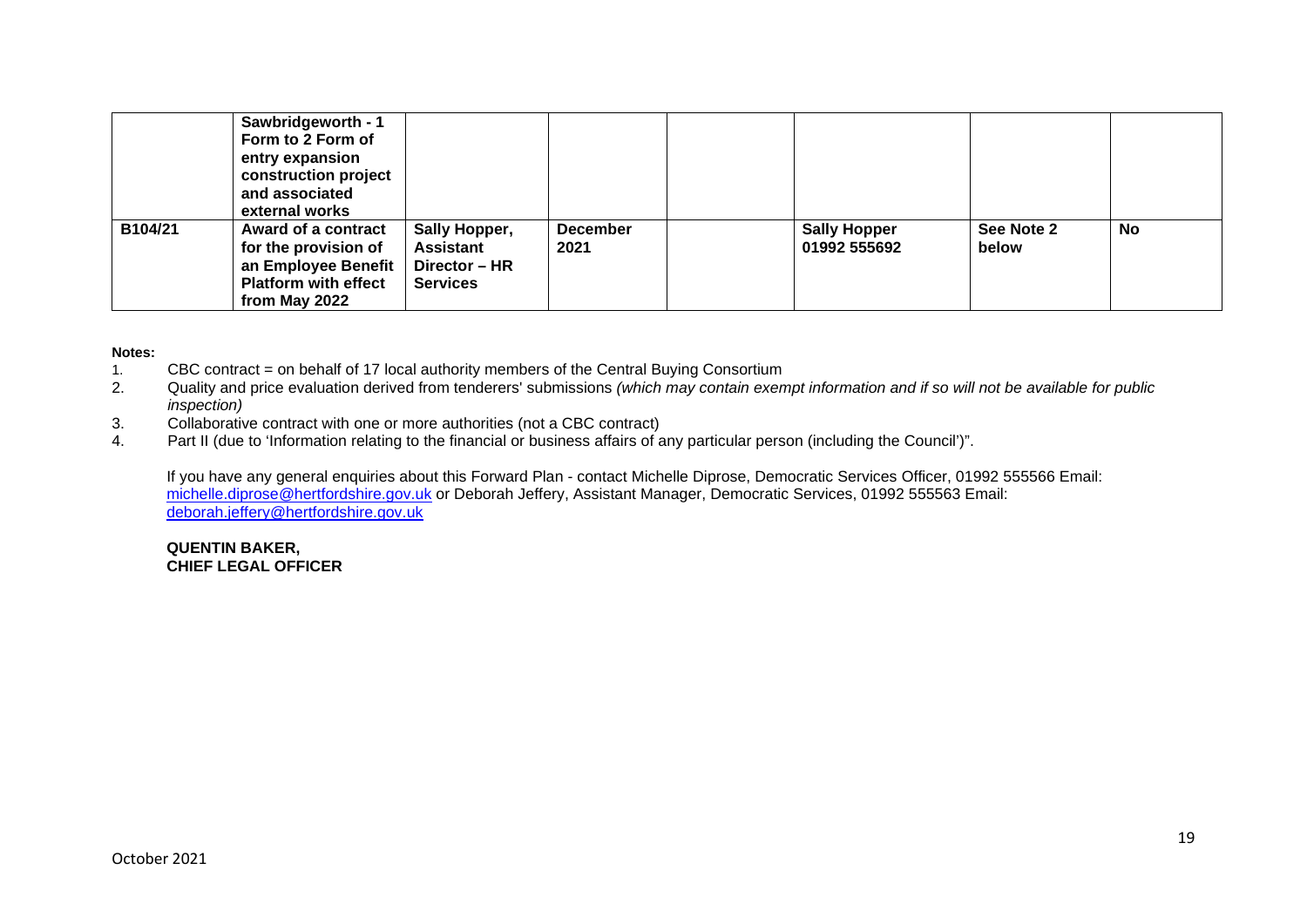

## **HERTFORDSHIRE COUNTY COUNCIL**

**FORWARD PLAN Notice of (a) key and other decisions likely to be made on behalf of the County Council by Cabinet, (b) key decisions likely to be made on behalf of the County Council by Officers and (c) decisions on Traffic Regulation Orders likely to be made by Officers on behalf of the County Council in the period 1 November 2021 – 28 February 2022** 

# **Published: 1 October 2021**

[Note: Key decisions and other decisions due to be reached in October 2021 but not yet made remain listed (notice of these items was given in the Forward Plan issued on 3 September 2021)]

# **TRAFFIC REGULATION ORDERS**

| <b>Broxbourne</b><br>Location                        | <b>Proposed Restriction</b>                            |
|------------------------------------------------------|--------------------------------------------------------|
| No current schemes                                   |                                                        |
|                                                      |                                                        |
| <b>East Herts</b>                                    |                                                        |
| Location                                             | <b>Proposed Restriction</b>                            |
| South Road/Saffron Meadow, Standon                   | <b>Waiting Restrictions</b>                            |
| Anchor Street & Unnamed Roads, Bishop's Stortford    | Goods Vehicle Loading Bay, 20mph Speed Limit, Bus Gate |
| A602 Watton-at-Stone Bypass                          | 50mph Speed Limit                                      |
| Maidenhead Street, Hertford                          | <b>Restricted Zone</b>                                 |
| A120 Little Hadham Bypass                            | 40 & De-restricted mph Speed Limits, Cycle Track       |
| Various Roads, Sawbridgeworth                        | 20mph Speed Limit                                      |
| Railway Street, Hertford                             | <b>Waiting Restrictions</b>                            |
| West Road, Sawbridgeworth                            | <b>Waiting Restrictions</b>                            |
| Bullfields, Sawbridgeworth                           | <b>Waiting Restrictions</b>                            |
| Riverside Walk, Bishop's Stortford                   | Restricted Zone, Pedestrian Zone                       |
| Fairway, Sawbridgeworth                              | <b>Waiting Restrictions</b>                            |
| London Road, Crouch Gardens etc, Buntingford         | 20mph Speed Limit Zone                                 |
| Thieves Lane / The Ridgeway, Hertford                | <b>Experimental Waiting Restrictions</b>               |
| North Road, Hertford                                 | <b>Waiting Restrictions</b>                            |
| Obrey Way, Bishop's Stortford                        | 7.5t Weight Limit, 30mph and 40mph Speed Limits        |
| High Street / Stevenage Road, Walkern                | <b>Waiting Restrictions</b>                            |
| High Street, Puckeridge, The Tannery etc Buntingford | <b>Waiting Restrictions</b>                            |
| <b>Dacorum</b>                                       |                                                        |
| Location                                             | <b>Proposed Restriction</b>                            |
| Dundale Road, Tring                                  | <b>Waiting Restrictions</b>                            |
| Wingrave Road / Sutton Close, Tring                  | <b>Waiting Restrictions</b>                            |
| New Mill Terrace / Pheasant Close etc, Tring         | <b>Waiting Restrictions</b>                            |
|                                                      |                                                        |